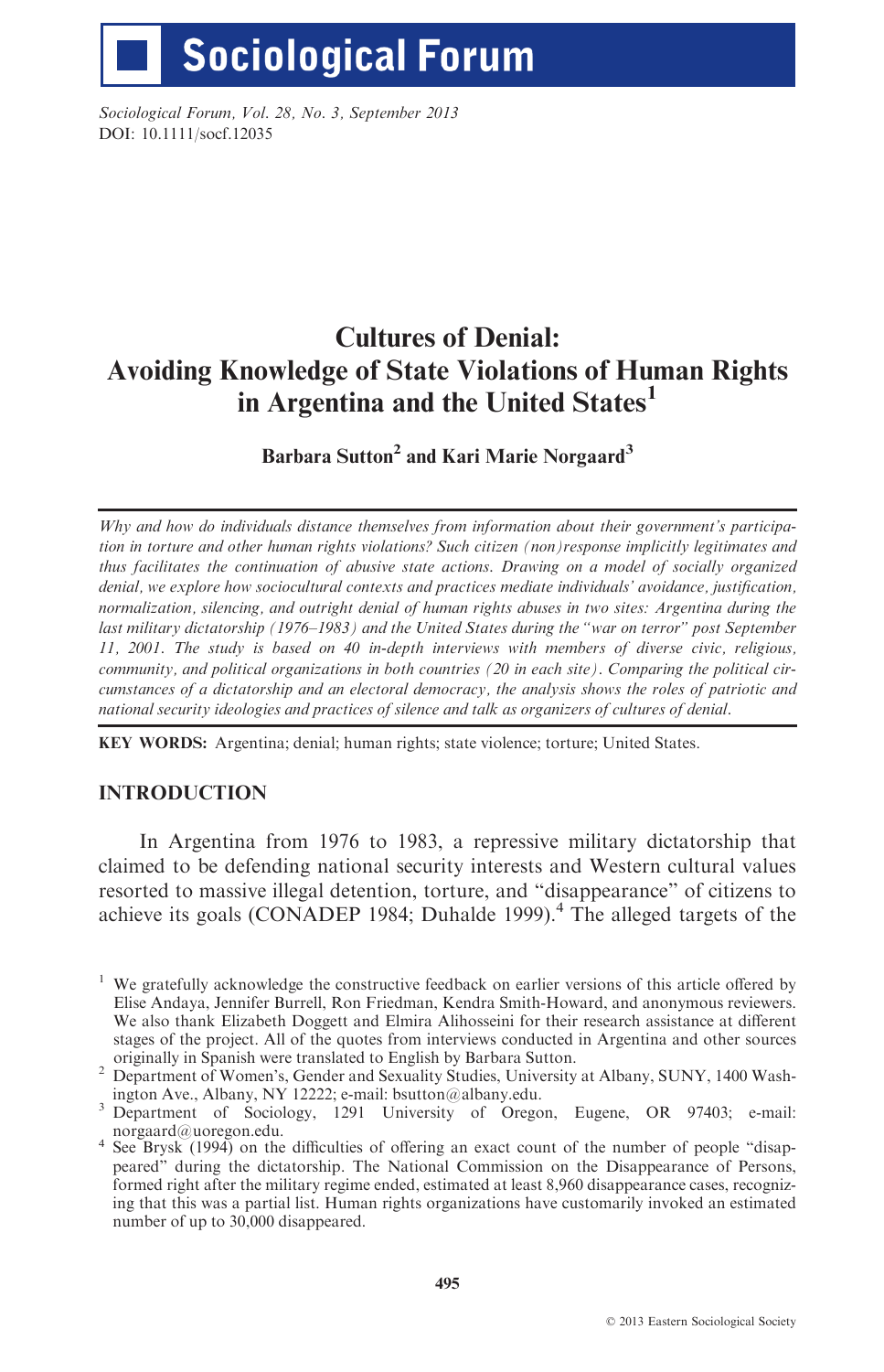repression were "subversives," members of armed groups with leftist leanings. Yet among the people catalogued as subversives were a broad array of activists, artists, journalists, students, teachers, religious leaders, labor organizers, relatives of people already targeted, as well as members of guerrilla organizations. The dictatorship's torture, disappearances, and arbitrary use of force against the population were paradigmatic of state terrorism. Although much of this violence occurred covertly—in hundreds of clandestine detention centers across the country—government officials captured many individuals in public view and information about these events started to circulate nationally and internationally well before the end of the military regime. At the time and afterward, many Argentines claimed they were unaware of widespread human rights violations. Implicitly, such statements appealed to ignorance as justification for why many people failed to act against atrocities.

Following the terrorist attacks of September 11, 2001, in the United States, the U.S. government launched the "war on terror" and justified the invasion of Afghanistan and Iraq as part of that effort. In that context, state officials perpetrated actions widely considered to be violations of human rights. Documented humiliation, abuse, and torture against detainees occurred in U.S.-run prisons abroad (Danner 2004; Del Rosso 2011; Rejali 2007). The Abu Ghraib prison in Iraq became infamous for the sexualized abuse of prisoners by U.S. military personnel. Suspected "enemy combatants" have been held without due process in detention centers of dubious legitimacy such as the U.S.-run Guantánamo prison in Cuba. Extraordinary rendition programs have allowed for the capture and transfer of suspects to secret sites in different countries for harsh interrogation. Within the United States, the population has experienced increased surveillance, security alerts, ethnoracial profiling, and diminishing rights of suspect groups (particularly immigrants and individuals of real or perceived Muslim or Arab descent) (Welch 2004). Yet normal life continued for most people in the country. As in the Argentine case, a sense of normalcy coexisted with national security rhetoric invoking "unusual times" to circumvent protections against governmental abuse of power.

Over the past century, national laws and international treaties have condemned torture and other abusive treatment of detainees as unacceptable governmental practices. These kinds of dehumanizing behaviors have been prohibited, among others, by the United Nations Convention Against Torture and Other Cruel, Inhuman or Degrading Treatment or Punishment, which has 153 parties including Argentina and the United States (UN 2012). The Geneva Conventions relative to the treatment of prisoners of war also ban torture, and have been ratified by both countries (ICRC 2010). In addition to state commitments, large segments of the public oppose such practice. Ronald Crelinsten (2003: 294) situates torture among "widely disapproved behaviours" in contemporary society, and Richard Jackson (2007: 354) notes that "the practice of torture profoundly challenges deeply-held cultural-political beliefs about US civic identity, the military and the nature of the American polity." A 2008 World Public Opinion poll (Kull et al., 2008: 1) found that "large majorities in all 19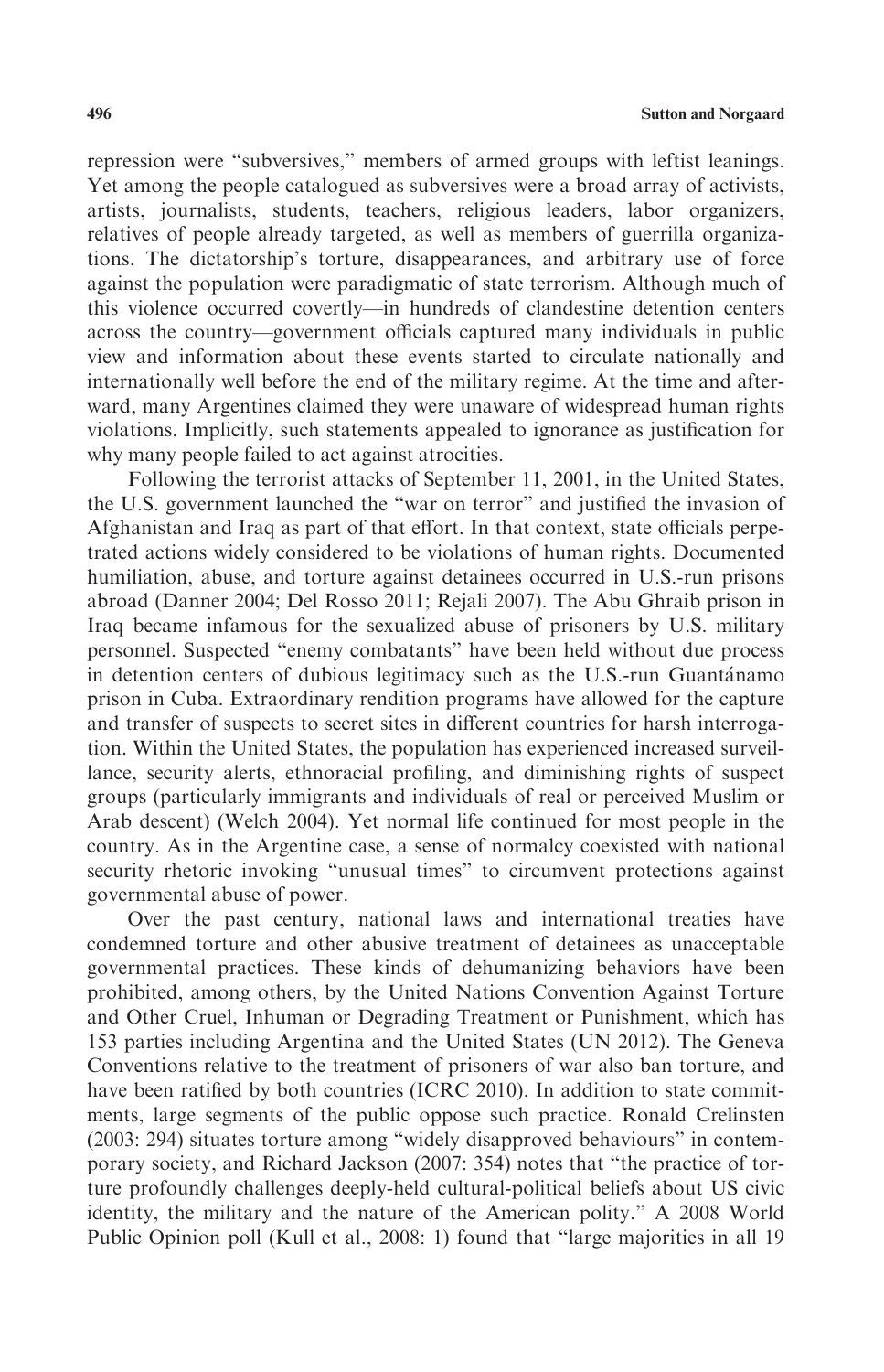nations [surveyed] favor a general prohibition against torture. In all nations polled, the number saying that the government should generally be able to use torture is less than one in five." In the United States, even though in recent years the public has moved toward greater justification of torture, a study of 32 polls over the 2001–2009 period reveals that the majority of the public (Mean =  $55\%$ ) opposed the use of torture, even when questions suggested that torture of suspected terrorists could save lives (Gronke et al. 2010). In Argentina, 76% of those surveyed in a 2008 poll supported clear rules against torture including in relation to suspected terrorists (Kull et al. n.d.).

In both of the cases we examined, state officials acted or authorized actions outside the bounds of acceptable moral or legal conduct, yet many people seemed to not want to know or talk about such events. Why, while many people find illegitimate state violence reprehensible, do relatively few speak out against it? How do ordinary people experience information about their government's perpetration of human rights violations? Does living in a democracy or a dictatorship matter for individual and collective responses to such knowledge? Common assumptions about dictatorships and democracies usually draw sharp distinctions between the two systems, and one might expect that responses to abuse by citizens living under these distinct circumstances differ, too. In open democratic societies, as compared with authoritarian regimes, state officials are more limited in the use of force and citizens have more spaces available to express grievances without fear of reprisal. Even though these differences are real and significant, here we show intriguing areas of overlap with respect to citizen (non)response to human rights violations. Focusing on two cases that exemplify a dictatorship and an electoral democracy respectively—Argentina 1976–1983 and United States 2001–2010—this article examines why and how individuals distance themselves from knowledge about their government's participation in torture and other human rights violations.

While psychological studies provide important insight into dynamics of avoidance, denial, and inaction in the face of disturbing events that demand public intervention, a sociological lens contributes an understanding of the socially and politically mediated processes that shape such phenomena. Drawing upon the sociology of culture and cognition as well as on political sociology, we build on notions of socially organized denial (Zerubavel 2006) in order to explain individual distancing from atrocious events as a social process. Crelinsten (2003: 295) notes that "the practice of torture is only possible because reality is defined in such a way as to make it possible." This "torture-sustaining reality" (Crelinsten 2003: 293) is constructed and maintained through cultural practices enacted by various social actors. While work on denial and human rights violations has tended to focus on how state discourse, policy, and practice helps legitimize, silence, or normalize atrocities, here we concentrate on *citizen accounts* in relation to such processes by drawing on in-depth interviews. We explore how individuals in both sites negotiate prevailing ideologies and engage in patterns of silence and talk that contribute to "cultures of denial" (Cohen 2001: 278). Even though there are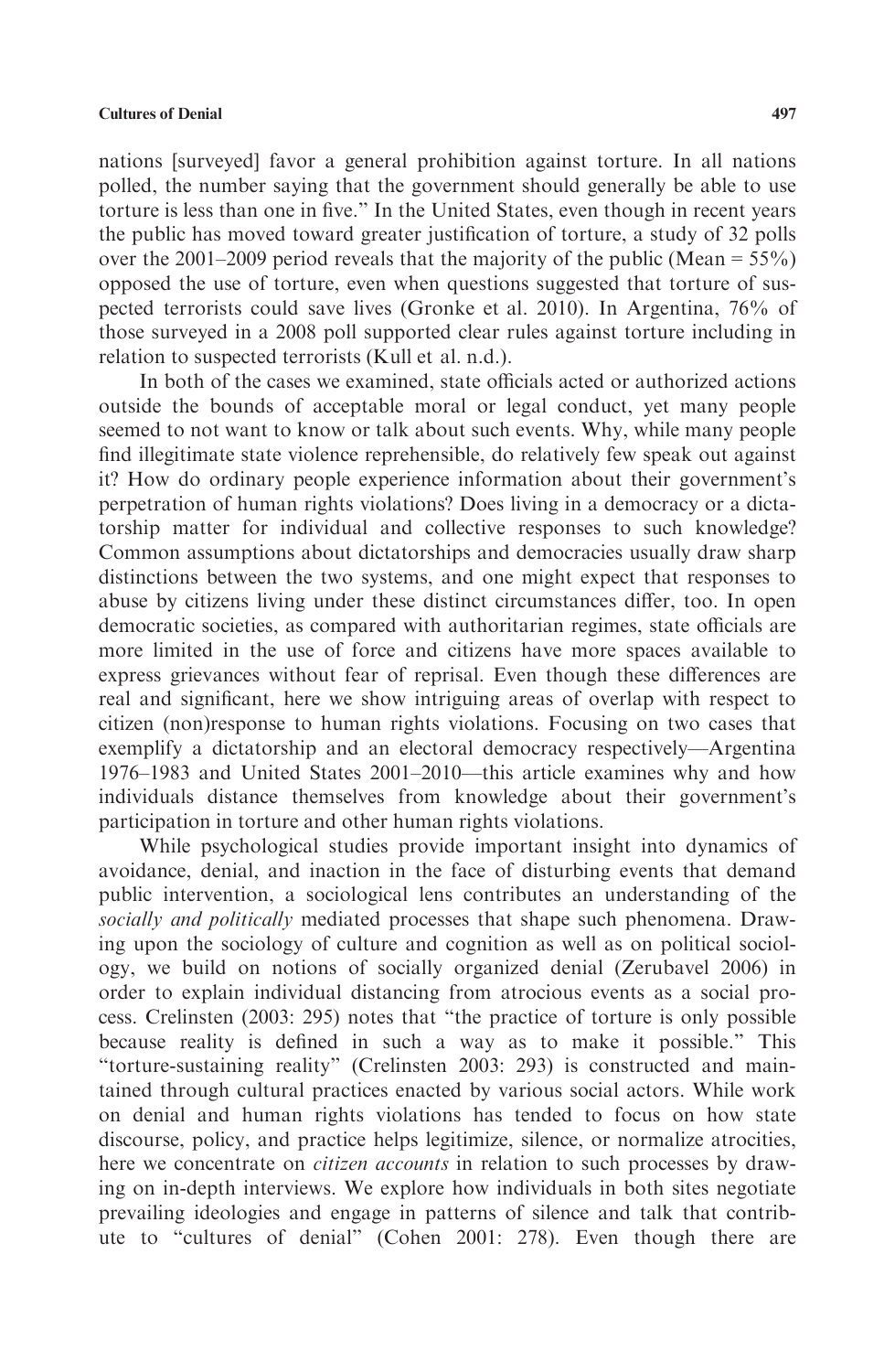498 Sutton and Norgaard

differences in our cases, striking parallels in our interview data, analogous government rhetoric, and similarities in certain abusive practices also emerge when setting these cases side by side.

Governments' disregard of their own stated commitments to human rights is obviously problematic, but why does it matter if ordinary people ignore torture and other illegitimate state violence by their governments? As works on bystanders note (Bar-On 2001; Clarkson 1996), citizen acquiescence, inaction, and silence often serve to legitimate brutal state policy and action. Especially when lack of response occurs in a democracy without evident obstacles to free speech, public silence serves the role of *de facto* endorsement. In the case of authoritarian regimes, officials still rely on the "cooperation" of the population, thus the importance of propaganda and the breaking of solidarity through discursive (as well as forceful) means. The Holocaust is a classic example that points not only to the atrocities of direct perpetrators, but also to the facilitating role of people from all walks of life who failed to act to stop the unfolding horror. As Bar-On (2001: 138) points out, "behind each Nazi perpetrator there must have been at least 10 bystanders who enabled the perpetrators to commit their evil doing."

Attention to the specifics of how people turn a blind eye to atrocious events shines a light into more theoretical questions concerning the cultural reproduction of power. It is not only the state, but civil society institutions and citizen cultural practices that uphold the "torture-sustaining reality" that Crelinsten (2003) describes. That power operates in the realm of culture is central to Antonio Gramsci's (1971) concept of hegemony—the idea that power is maintained by dominant groups in society not so much through the use of overt force, but through securing collective consent. Discussing Gramsci's concepts, Nina Eliasoph (1998: 233) points out that hegemony is an "ongoing cultural process that gerrymanders the boundary of perception"; "the way people make sense of everyday experience usually discourages them from thinking thoughts that might challenge the status quo" (Eliasoph 1998: 232). This project builds on such insights and contributes to the study of denial as a key mechanism in the reproduction of power by 1) exploring denial of state violations of human rights as a socially and politically mediated activity, and not merely a psychological process, 2) showing the overlaps between forms of denial in *democracy and dictatorship*, 3) providing an *empirical* illustration of how citizens uphold a "torture-sustaining reality," 4) showing how state structures (here the ability to generate dominant discourse and impose violence) link to cultural practices and individual actions, thereby bridging the macro and micro realms.

# STATE VIOLENCE AND THE SOCIAL ORGANIZATION OF DENIAL

Psychologists have long been concerned with denial and avoidance of troubling events or knowledge, from Freud's theories of denial in the psychoanalytic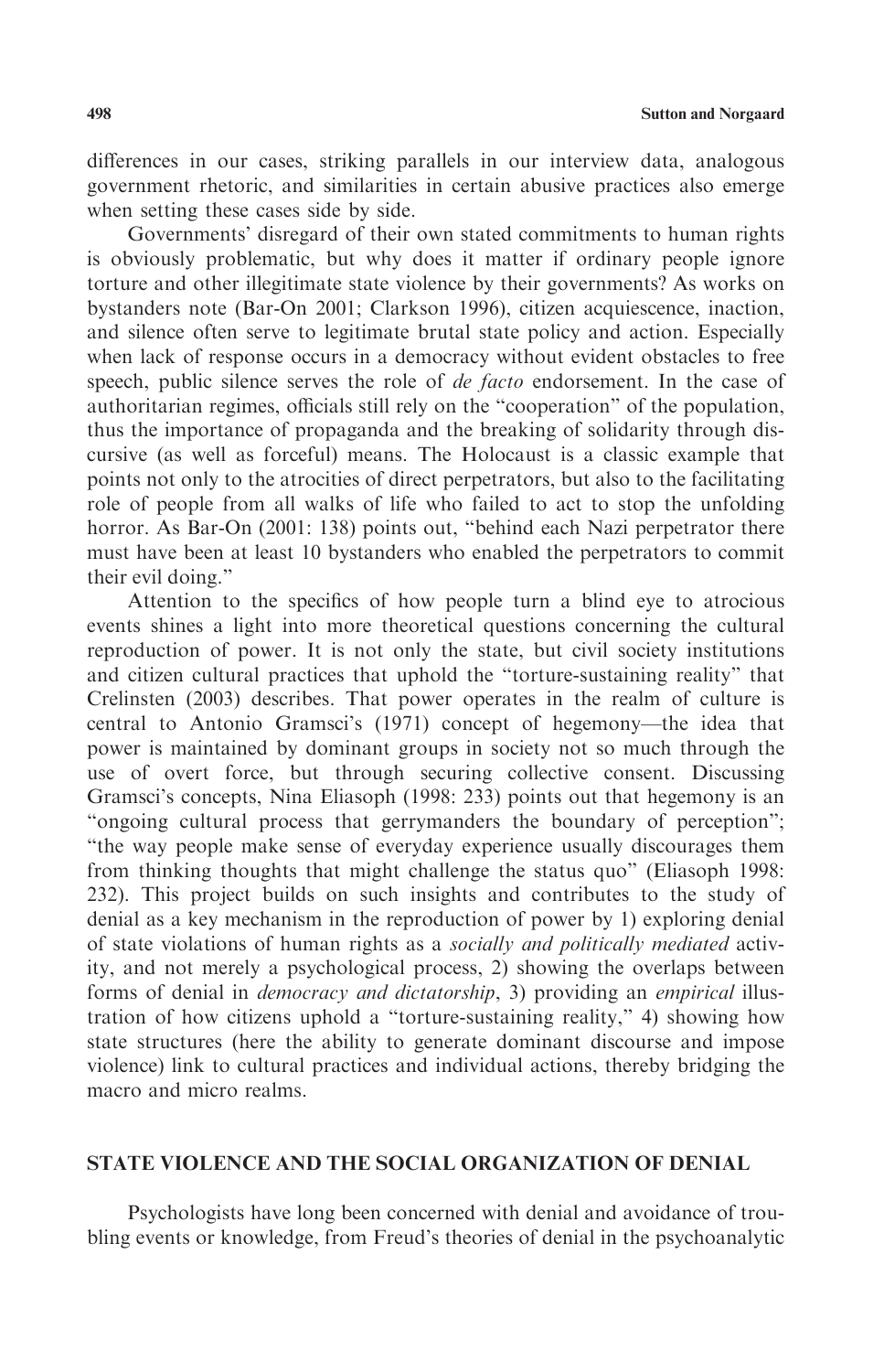tradition to scholarship on cognitive dissonance (Festinger et al. 1956), selective exposure (Frey 1986), motivated reasoning (Kunda 1990), bystander effects (Latane and Darley 1970), and psychic numbing (Lifton and Mitchell 1995; Slovic 2007). These studies are important for understanding internal mental processes related to denial. For instance, works within the cognitive dissonance paradigm show that individuals are unpleasantly aroused when holding inconsistent cognitions (for example, holding a particular belief and simultaneously becoming aware of evidence that directly contradicts it), especially when this contradiction threatens the individual's self-concept (Aronson 1968) or when counterattitudinal behavior has foreseeable aversive consequences (Cooper and Fazio 1984). In such situations, individuals are motivated to reduce dissonance, and this process can take place through attitude changes, justifications, or rationalizations. Under certain circumstances, people are likely to selectively turn their attention to stimuli that support their views and avoid disconfirming information (Frey 1986). Work on motivated reasoning also highlights how individuals actively search memory for information that is consistent with their hoped for conclusion (Kunda 1990).

Yet denial, indifference, apathy are not just internal mental processes or dispositions, but phenomena produced in interaction with other people and under socially patterned circumstances, norms, institutional arrangements, and political and economic structures (Cohen 2001; Eliasoph 1998; Norgaard 2011; Zerubavel 2006). As Karen Cerulo (2002: 3) argues, it is important to "locate and analyze cognition in its sociocultural context." Eviatar Zerubavel (2006) refers to the social processes that shape the direction of our attention and contribute to the silencing of disturbing issues as the social organization of denial. Often people know more than what they readily admit even to themselves—what Stanley Cohen (2001) calls "knowing and not-knowing," or Michael Taussig (1999) refers to as "knowing what not to know." The process through which people make sense of troublesome information does not happen in a vacuum, but in a social milieu constituted by families, communities, schools, the media, religious organizations, and other institutions. These contexts enable or undermine the possibilities for dissent, critical examination of events, and ultimately, actions to stop human rights violations. Together these sites compose what we can think of as the soft front of state violence through which the maintenance of normalcy, ignorance, and innocence is achieved.

Scholars have explored citizen disengagement from atrocious events, including media induced "compassion fatigue" (Moeller 1999), discursive strategies by audiences of humanitarian appeals that contribute to a "morality of unresponsiveness" (Seu 2010), "psychic numbing" in response to unfathomable destruction (Lifton and Mitchell 1995), and social unwillingness or inability to truly listen to testimony of trauma at particular historical moments (Caruth 1995; Felman and Laub 1992; Jelin 2003). The positioning of ordinary people as third parties, as "spectators" of state violence (Taylor 1997) or as indirect targets of a disciplinary state discourse (Bravo 2003), is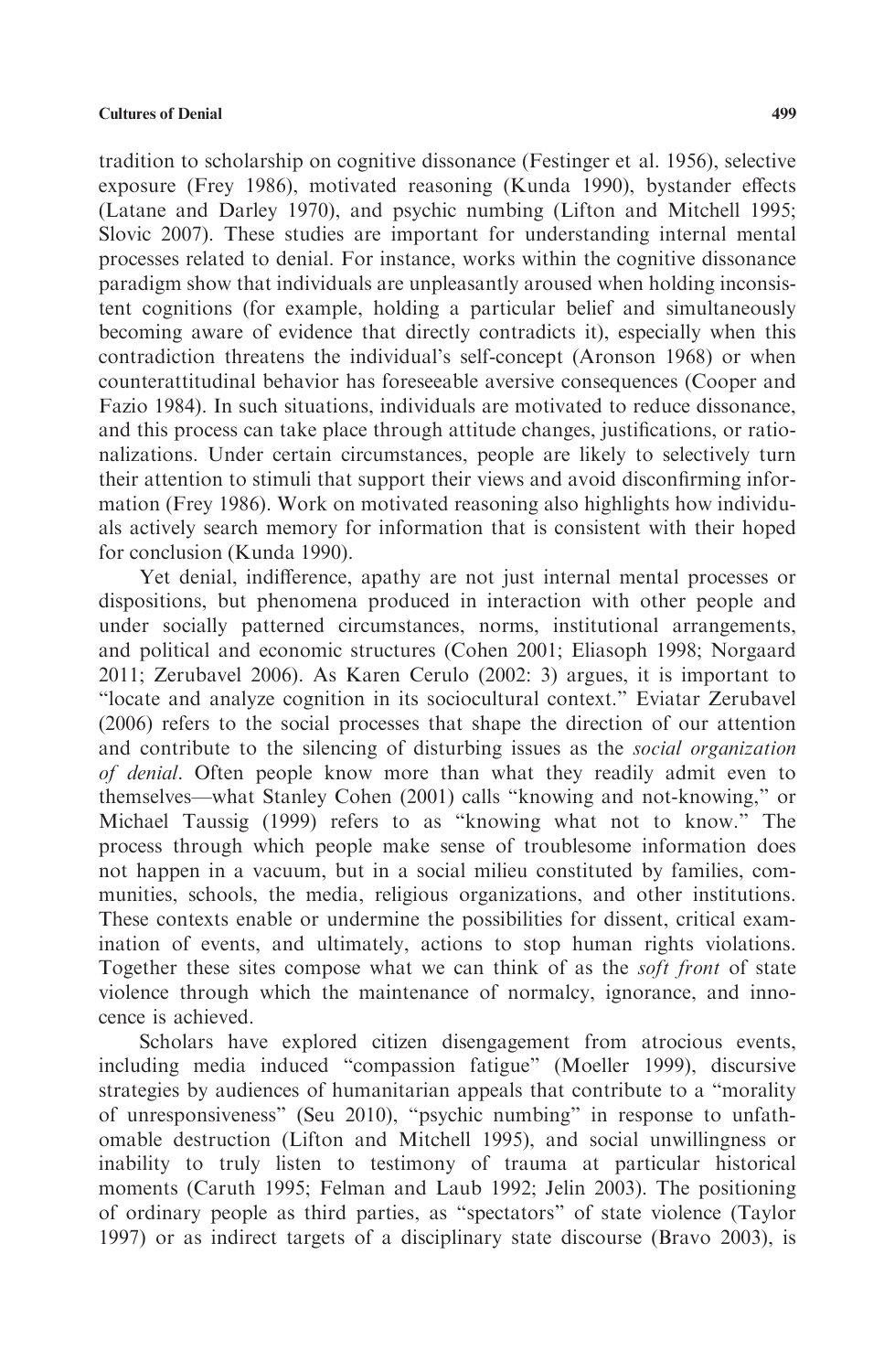important in understanding social processes of silencing and denial. Denial is also facilitated by the norms, cultures, and structural constraints built in institutions. Military institutions, with their hierarchies, authority chains, codes of silence, and discouragement of dissent, are obvious candidates for scrutiny. Yet other institutions also play significant roles in enforcing silence or indifference toward atrocities. For example, in looking at development and conflict in Uganda and Nepal, Caddell and Yanacopulos (2006: 569) show how the "institutional mandates" and "pressures to demonstrate success" by international development agencies influenced the virtual erasure of and silence about the armed conflicts and atrocities taking place in the countries where they operate.

Stanley Cohen's (2001) sociological work on denial is particularly relevant, for it conceptualizes three main varieties of denial: Literal denial is the complete negation of the fact of an atrocious situation ("it didn't happen"); interpretative denial is achieved by claiming that "what happened is not what you think it is, not what it looks like, not what you call it" (Cohen 2001: 7) and using jargon, euphemism, and other misleading rhetoric to dispute the meaning of events; implicatory denial takes place when the facts of atrocious events are not disputed, but "are not seen as psychologically disturbing or as carrying a moral imperative to act" (Cohen 2001: 9). Cohen also distinguishes the ways in which denial is organized. In addition to private forms of denial, he introduces official denial, a discourse highly structured and organized by the state, and cultural denial, which is "neither wholly private nor officially organized by the state," but has a collective or shared character (Cohen 2001: 10). There are often linkages between these two types of denial.

While work exists on official denial (e.g., Cohen 1996; Del Rosso 2011; Welch 2004) less attention has been paid to the words and experiences of those whose collective silence is a powerful force in allowing the state to commit human rights violations. Our approach, which draws on in-depth interviews interpreted with knowledge of context, allows for a detailed view of cultural denial in two specific places and moments while also gaining insights through the comparison. In contrast with psychological studies that leave out the texture of social and political milieus, our interviews reveal practices of legitimation (and resistance) as embedded in particular social settings.

We describe how in both Argentina and the United States, disturbing knowledge about state violence was legitimated through two sets of cultural practices. First, the ideology of patriotism and national security provided some interviewees with compelling tools to minimize, normalize, or justify human rights violations, facilitating literal and interpretative denial. Second, a broader range of people participated, for different reasons and at different times, in what we call the *social organization of silence and talk*. These cultural practices (e.g., not asking questions, preferring not to be told information, avoiding "political" topics, using euphemistic speech) contribute to keep human rights violations out of mind and sight.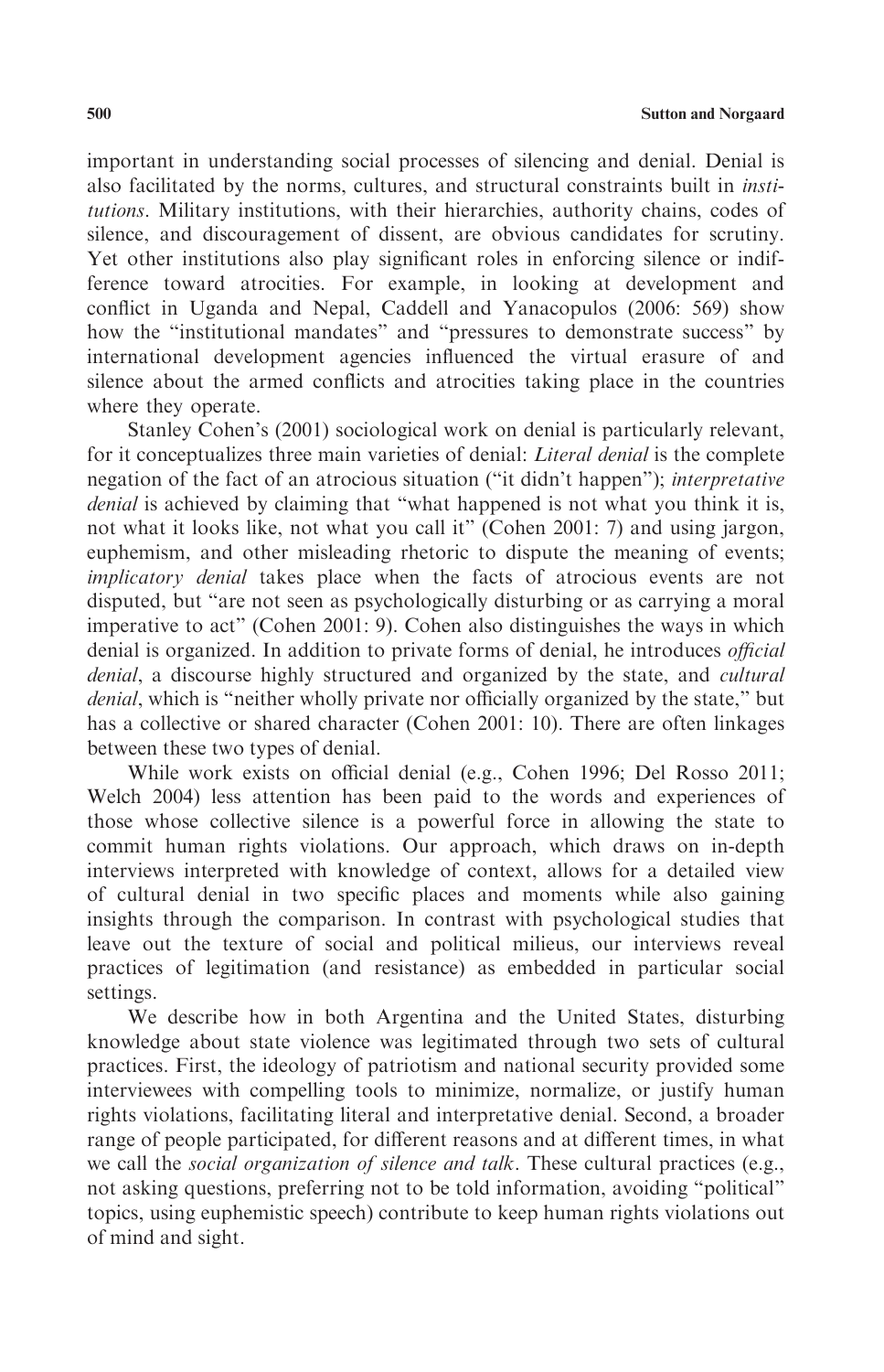# STUDY SITES: THE DUAL SIGNIFICANCE OF ARGENTINA AND THE UNITED STATES

Argentina is a particularly interesting site to study responses to knowledge on human rights violations. While many civilians condoned the military regime, state terrorism also sparked groundbreaking human rights organizations. Subsequently, democratic governments dealt with the horrors of the dictatorship through various approaches: a national investigation commission, a trial to the military juntas, impunity laws and governmental pardons, truth trials, and the more recent annulment of impunity laws, opening of new trials, and emerging convictions. People who lived during the dictatorship and who can compare their perceptions then and now can help understand a range of responses. At the time of the dictatorship, public perceptions stemmed partly from propaganda disseminated by the government, media, schools, churches, and other institutions, but as Diana Taylor (1997) also notes, ordinary citizens had more real information than common explanations ("we didn't know what was happening") suggest. How did individuals who witnessed or heard about people being "sucked up" (kidnapped) managed to continue normal life? How did ordinary citizens explain and justify what could not be easily normalized?

We can ask similar questions in relation to state violence in the context of the U.S.-led "war on terror." Knowledge about human rights abuses at the hands of U.S. officials has been available in the mainstream media, and not just in obscure sources. The illegality of torture became a debatable matter aired in the press (Athey 2008), and state and civil society sectors presented the authorization of abusive interrogation methods as a necessity—though often eschewing the torture label (Jackson 2007; Luban 2005). While in this case much of the abuse has been outsourced away from U.S. territory—perhaps facilitating citizen disengagement—U.S. state violence that calls into question definitions of torture is closely connected to U.S. politics. Furthermore, domestic surveillance of U.S. citizens and profiling based on religious or ethnoracial belonging have occurred in the United States. This means that such actions cannot be simply disregarded as something happening elsewhere or unrelated to the lives of U.S. citizens. Whereas segments of the U.S. media and some state officials seem to have manipulated fear of terrorist attacks and even provided misleading information, much of the information that did reach the population graphically exposed gross human rights violations. Especially in a democracy, one might have expected greater public demand for governmental accountability when state officials perpetrate, authorize, or condone abuse.

Although the two sites/periods under examination can be treated as separate and distinct case studies, it is also important to recognize some connecting threads between the cases, namely some U.S. administrations' support of Latin American repressive military regimes, including Argentina's (e.g., National Security Archive 2006), as part of an anticommunist cold war strategy. Among other things, the U.S.-sponsored School of the Americas (now Western Hemisphere Institute for Security Cooperation) provided training in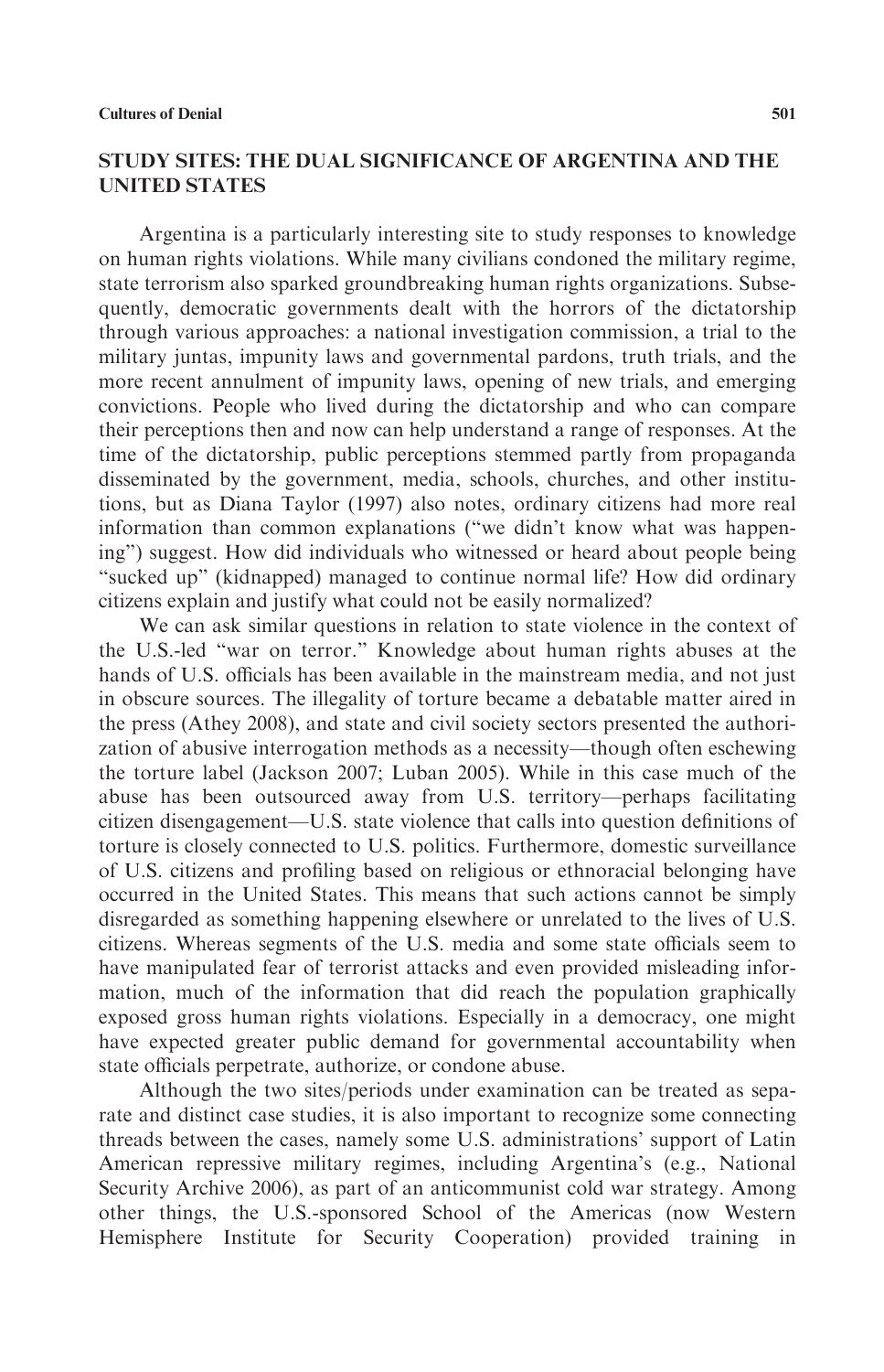counterinsurgency tactics to Latin American militaries, and a number of repressors from the region attended the institution (see Gill 2004). Some of the techniques used by Latin American dictatorships, as well as the national security logic that enabled them, bear resemblance to those deployed in the more contemporary contexts of the U.S.-led "war on terror." Examples of such recycled practices include hooding and waterboarding detainees, picking up suspects for harsh interrogation, and holding people in detention without due process (Calveiro 2012; Jackson 2007).

Yet there are also key differences between both cases: the U.S. "war on terror" human rights violations happened under an electoral democratic system, while Argentina's systematic state terrorist practices developed largely during a dictatorship (but repression had already started before the military coup). Most of the people targeted by the Argentine military regime were in Argentina's territory while most people targeted by the U.S. "war on terror" have been individuals located abroad (although enhanced surveillance and questionable detentions within the United States have been reported, too. See, e.g., ACLU 2011; CCR n.d.; Patel and Paltrowitz n.d.). The United States is a global superpower whereas Argentina's scope of influence has been much more limited. And of course, each country's politics are infused with their own specific cultures and social events.

Pairing the citizen responses in Argentina and the United States allows us to construct a conversation between the supposedly polar opposite political circumstances of democracy and dictatorship. This approach also creates a dialogue between the dynamics of state violence in the past, with the relative clarity of 20/20 hindsight, with the perhaps more elusive and opaque dynamics of the unfolding present. This dialogue can help to better understand the processes of denial that are repeated across time and space, and in different political systems.

# **METHODS**

Why and how do some people avoid, justify, normalize, silence, or outright deny information about human rights violations perpetrated by their governments? We explore this central question based on 40 semistructured, in-depth interviews with members of diverse civic, religious, community, and political organizations in urban areas in Argentina and in the United States (20 in each country). These include cooperatives, religious groups, volunteer and charity organizations, political parties of different stripes, human rights and antiwar organizations as well as organizations for the rights of poor communities, people of color, women, youth, and LGBT (Lesbian, Gay, Bisexual, and Transgender) people. This purposeful sample includes individuals representing diverse styles of citizen involvement and political orientation (e.g., conservative, moderate, leftist). The sample was composed by 19 men and 21 women. Most interviewees had some college or completed college education. Interviewees included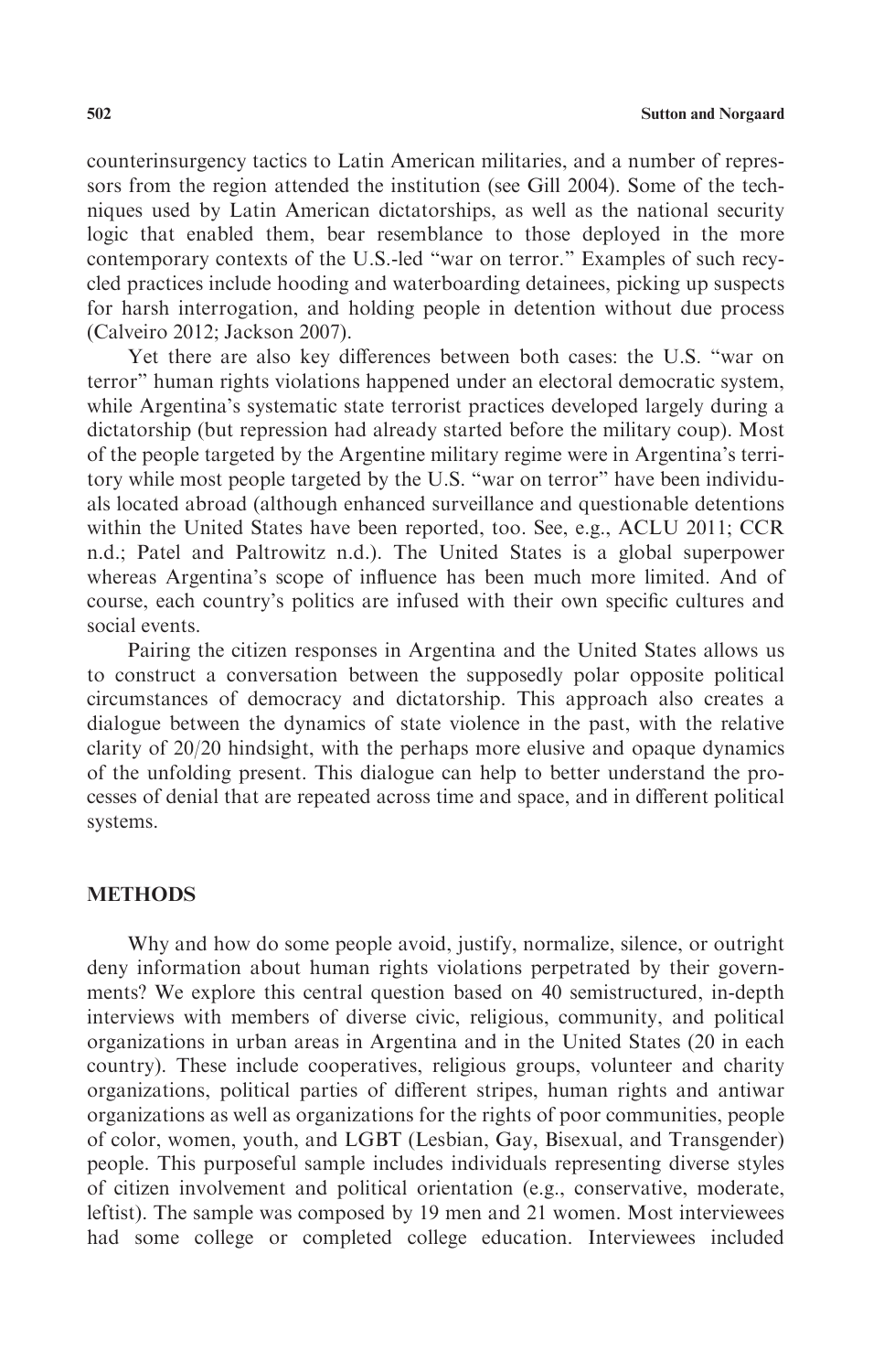professionals (e.g., attorney, doctor, economist, graphic designer), school and college educators, executive officers and staff in nonprofit and political organizations, business and administrative employees, entrepreneurs, homemakers, retirees (including a war veteran), religious leaders, members of the police department and other governmental divisions, blue collar and domestic workers, and members of cooperatives.

We recruited interviewees relying on several strategies: directly contacting a range of organizations, starting with references provided by acquaintances, and using snowballing to recruit additional interviewees. We sampled for people who performed some sort of political activism, public service, volunteer work, or other community-oriented endeavors. Rather than achieving population generalizability, we were more interested in understanding how social forces and interactions played out in the way in which people with various political, civic, and service engagement understood and grappled with disturbing information on human rights abuses. We recruited individuals who presumably cared about issues beyond their personal lives, as reflected by their organizational involvement and public service. Thus our sampling strategy set a high bar to address denial issues, starting with people who in theory might be less likely to be apathetic or indifferent to social and political affairs.

Interviews took place between 2007 and 2010. In Argentina, questions were centered on subjects' memory of their responses to and awareness of state terrorist practices during the last military dictatorship. That is, the Argentine interviewees' narratives were retrospective accounts, gathered decades after the regime fell, and thus likely influenced by the processes of democratization and political debates that followed the dictatorship. In the United States, questions focused on knowledge and reaction to human rights violations committed under the U.S.-led "war on terror." These accounts were about ongoing processes as well as events that had happened several years earlier, but still fresher than in the Argentine case. While there are limitations to accounts based on "memory work" (including how people reconstruct past events according to present contexts) these narratives are still valuable for examining long-term processes as they encouraged reflexivity upon both past and present developments. Another possible limitation of relying on interviewees' self-reports, is that it may underestimate the extent of denial. However, our goal was not to quantify the amount of denial present, but to understand how it is shaped by sociocultural processes in particular contexts.

In both sites we started interviews asking general questions about interviewees' lives in relation to political participation and/or community involvement. We then proceeded to introduce questions about life under the dictatorship (in the case of Argentina) and in the context of the "war on terror" (in the case of the United States). In some cases, interviewees expressed on their own accounts about surveillance, torture, state kidnappings, or other abuses, and in others we asked specific questions in that regard. We analyzed the interviews by looking for emerging themes and patterns, writing descriptive and/or analytic notes about different interview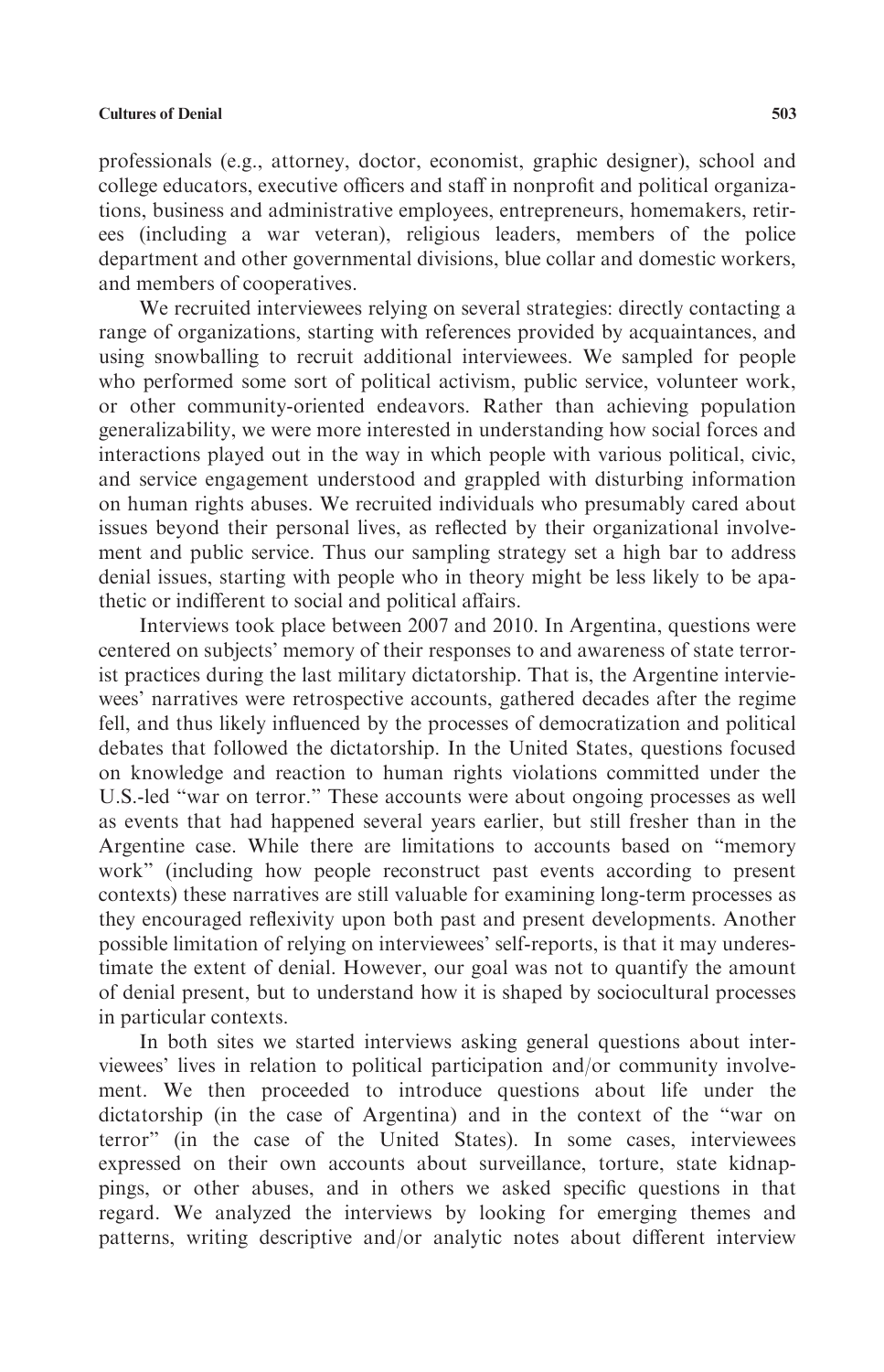encounters, developing working typologies and matrices on different topics, and generating categories that emerged from the questionnaire and the interviewees' narratives. Important themes include the role of emotions, silence and talk, ideology and trust in the government, attitudes about torture, and definitions of human rights.

Two central themes discussed here are the roles of dominant ideologies (on national security, patriotism) and patterns of talk and silence in organizing various forms of denial of human rights abuses. A focus on ideology reveals how some individuals deploy state sponsored discourse in ways that undermine full recognition of human rights abuses. Attention to the practice of talk and silence shows how social interactions and patterns of speech, specifically whether and how people talk about human rights abuses by their governments, help to keep this information at arm's length.

#### CULTURES OF DENIAL

In both Argentina and the United States interviewees offered rich descriptions of how they grappled with disturbing information about human rights abuses. While we heard various types and degrees of denial, not all interviewees resorted to denial practices, and even a number of those who did so also exhibited a complex relationship with the information (including sparks of acknowledgment or attitude changes over time as a result of the shifting political climate or personal experiences). Thus, though we focus here on denial varieties, it is important to note that responses ranged from claims of ignorance and innocence, rationalization and justification, acknowledgment and paralysis, to awareness and action. A number of interviewees in each country actively denounced and resisted human rights abuses by their governments. For example, in Argentina, some interviewees helped to compile lists of people disappeared or publicly spoke out or politically organized against the regime. In the United States, some interviewees protested the U.S. "war on terror" and sought to create awareness by organizing public events.

For some interviewees, particularly those whose views resonated with official discourse, both patriotic and national security ideology as well as practices of silence and talk kept knowledge at a distance. Among those who were more critical of official discourse and who recognized the abuse, certain practices of silence and talk were more salient as a distancing strategy. However, these are not static categories, as what individuals think, do, and tell is susceptible to change over time and according to specific circumstances. For example, in our study we found individuals who tended to downplay or rationalize human rights abuses by their government, but who also recognized the abuse in particular situations. Conversely, some individuals were highly critical of official discourse, and even actively oppositional, but at times resorted to silence as a way of protecting themselves from disturbing thoughts, to avoid unpleasant interactions, or for fear of governmental reprisals.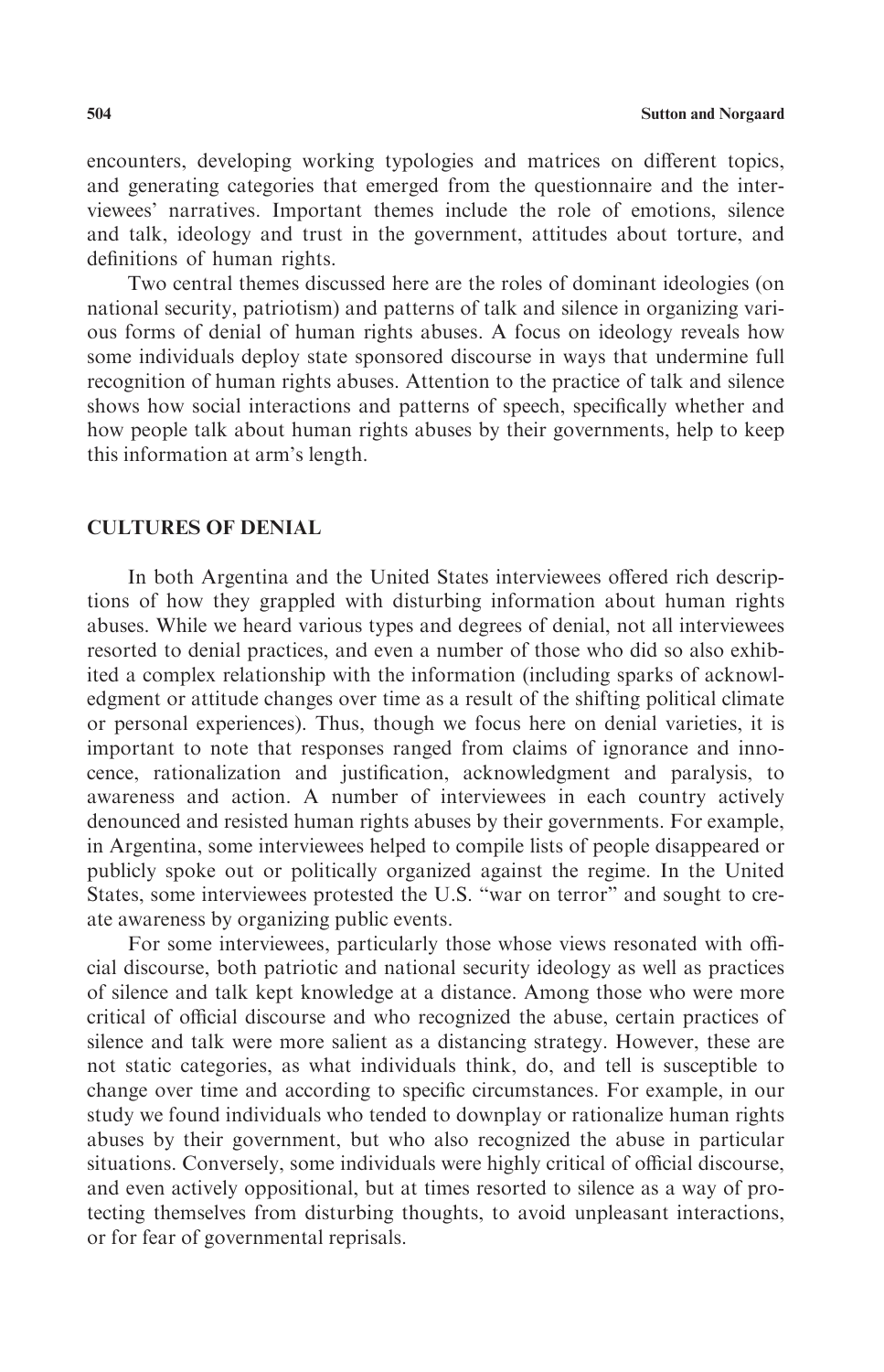# Legitimating Ideologies: Patriotism and National Security

In each case, nationalistic and patriotic ideology (Anderson 1991; Calhoun 1997) provided a prevalent discursive context for interviewees' interpretations of human rights violations. Both the Bush administration following  $9/11<sup>5</sup>$  and the military juntas in Argentina rallied national unity in the face of threats (terrorists, "subversives"), used national security discourse to justify curtailment of freedoms, and conveyed the idea that the population should deposit their trust in military authorities to protect them. Each government also used ambiguity in defining the targets of state violence (broad conception of "the enemy"), in explaining key dimensions of their military mission (methods used), and in describing the timeline of the project (open-ended). These mechanisms are not new or original, as wars and other looming threats are notorious for bringing a sense of nationalist cohesion and patriotism that enable the justification of actions more difficult to uphold under different circumstances. Both in Argentina and the United States, interviews illustrate how, confronted with knowledge of human rights abuses, patriotic and national security ideologies were embraced by individuals, helping to construct conditions of socially organized denial. A number of respondents explicitly relied on official discourse as antidotes to feelings of insecurity and to uphold beliefs in the goodness of their governments' mission.

In Argentina, people had to grapple with patriotic and national security discourse disseminated by the regime. The military fueled patriotic sentiments by framing the fight against "subversion" as a patriotic mission, rallying nationalism through sports (e.g., the soccer World Cup in Argentina, 1978), and waging war with England over the Islas Malvinas/Falkland Islands (1982). Interviewees who initially supported the dictatorship, found particularly salient the need for order, security, and tranquillity. They embraced the notion of the military as protectors, even if they had reached government positions illegitimately. For interviewees who received the news of the coup with relief, trust in the government helped them to continue their lives, and they did not think much about abuses by the military or they engaged in efforts to give a positive spin to information that contradicted the idea of military as protectors.

Amadeo, an upper-middle-class conservative who had supported the military, argued that much of Argentine society gave an "implicit mandate" to the armed forces to deal with the guerrilla and ensure security:

Solve this problem because we can't take this anymore. Now, solve it now, don't explain me how, but solve it. That is, yo no me meto [I don't get involved], I don't want to be involved, it is not my problem, it is your problem [...] you have to solve this and I don't want to know how you do it, do it as you see fit.

<sup>&</sup>lt;sup>5</sup> The presidency of George W. Bush was steeped in notions of patriotism and national security as an overriding theme, even at the expense of curtailment of freedoms for people in the United States. While the subsequent administration of Barack Obama in 2008 overturned policies such as Bush's waterboarding authorization, it continued (and even reinforced) a number of the "war on terror" policies initiated by his predecessor.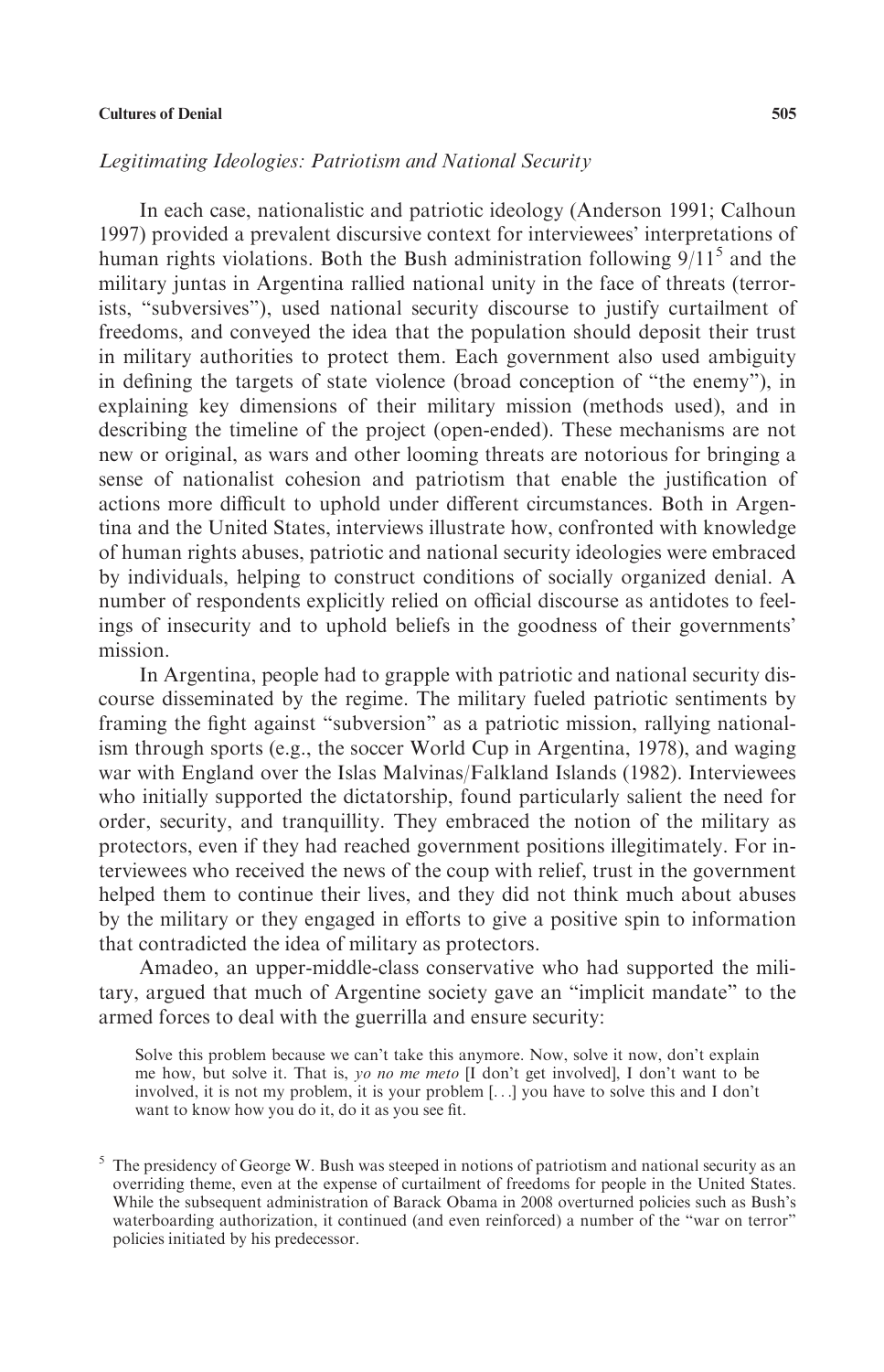Similarly, Lucía—a middle-class woman in a military family—said that while she agreed with the goal of "killing them all" [the guerrillas] because "they were undermining my way of life," in retrospect she now feels that the military committed "excesses" that should not have happened. She heard "subliminal," "very subtle comments" that suggested the existence of clandestine detention centers, but she did not question much what was going on there, and lived with this semi-awareness. For people who supported the military agenda, "not knowing" helped them continue normal life and not question their ideological commitments.

In Argentina, national security concerns and patriotic feelings were evoked to support the military and suppress the evidence or hints that the government's activities constituted human rights abuses. Maureen, a middle-class woman who had first welcomed the military intervention, narrated her efforts to keep negative information out of focus and how she wanted to believe the official discourse. This included the dissemination of stickers with the colors of the Argentine flag and a slogan that read "Los Argentinos Somos Derechos y Humanos" ("We Argentines Are Right and Human/Humane"). The creation of these stickers was ordered by the government in 1979 before the visit of the Interamerican Commission of Human Rights of the Organization of American States. The purpose of the visit was to investigate complaints of human rights abuses in Argentina, which the government countered as an "anti-Argentine campaign" (Seoane 2006). This is how Maureen reacted:

So the sticker came out and I didn't quite understand why. I believed in "wow, the World Cup," "Argentines together at last," "we can point [in the same direction] and not protest so much"... I believed them in that [...] I believed it, deep down I wanted to believe it.

Later on Maureen was confronted with various events that made her initial period of denial unsustainable, including the situation of her roommate, who had family members disappeared. Maureen also witnessed instances of obvious military indoctrination that scared her. On an occasion in which she was trying to sell raffles at a military event, she saw an instructional blackboard in the facility with a drawing (apparently done by military personnel) of a tree depicting the interconnections between "subversives": the tree branches included "leftists," "communists," "ERP" (Ejercito Revolucionario del Pueblo/People's Revolutionary Army), "Montoneros" (armed branch of Peronism), "artists," "singers." She realized that ultimately this list could include her as the enemy: "everybody, we were all there."

But as psychological theories on cognitive dissonance tell us (e.g., Festinger et al. 1956), direct confrontations with contradictory evidence may be insufficient to disconfirm one's beliefs, especially in the face of strong ideological and personal motivation. Maureen had already started a period of personal and political change that made alternative perspectives more accessible. In contrast, Santiago, a middle-class interviewee who had also welcomed the military and who had adopted the official discourse had a different response. He was confronted at least three times with information on human rights violations, yet he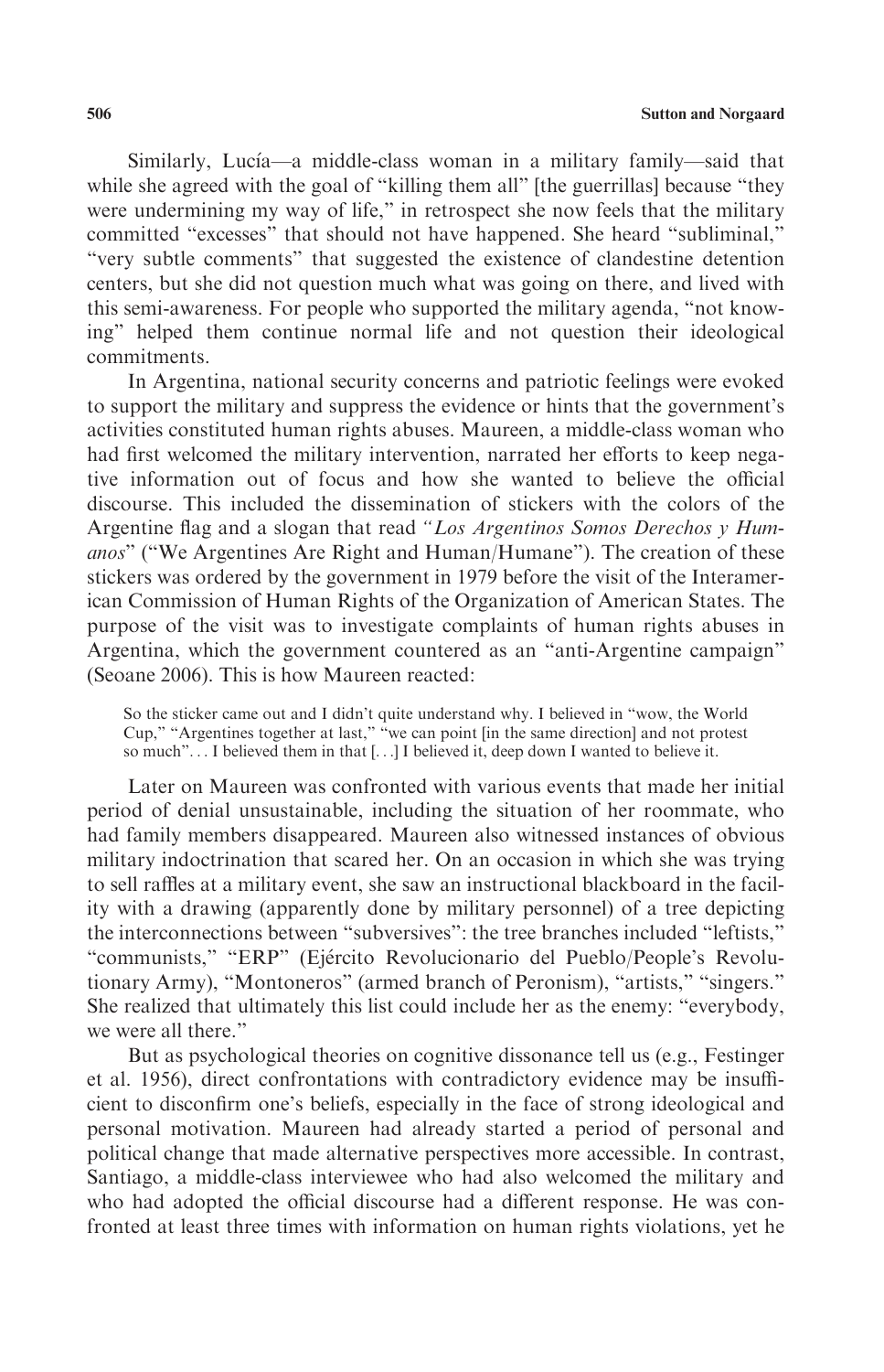dismissed it: One time, in a recreation center he was a member of, a group of children showed up playing with a stick and a human skull, possibly coming from a nearby military facility by the river. Santiago reported that adults' overt reaction was merely of disgust, ordering the children to drop "that," but not expressing curiosity as to where "that" had come from. On another occasion, during a social event, an acquaintance left earlier saying that he needed to go to "*bajar tipos* [i.e., gun men down], kill *Montos* [pejorative for Montoneros]." The group sharing the table did not take his words seriously. And finally, Santiago met with friends who had been doing research on human rights violations in Chile and told him what was going on in the region. He refused to believe the information, saying that they were ill informed, and that it was all a "a fabrication mounted by the Left." During the interview, Santiago explained, "I didn't accept that there was torture, [I thought] that all those things that were said were lies, that there were excesses of war, that people died like in all wars." In hindsight, Santiago now regrets such views, but still struggles to make sense of his literal denial:

Yes, unconsciously we wanted to cover it up [...] it is a phenomenon that when you look at it now, you say "How could I... ." It is a challenge to [one's] intelligence. How could it be that way? How could I've been in such a comfortable situation? [...] The power of communications is huge, so when you have, on the one hand, a whole propaganda [apparatus] that manages all information, and on the other hand, when you really, from your deepest convictions, you are totally against having the country run by Marxists, Leninists [...] if you have to choose, well yes, unfortunately the world is divided in two [. ...] What would have I done if I would have realized at that moment [about the military human rights violations]? I don't know...and honestly, I don't know, I would have to be in that moment again, because evidently it would have been...a terrible shock.

As in the case of the United States, when President Bush claimed "You're either with us or against us in the fight against terror" (CNN US, 2001), Santiago and other Argentine interviewees also perceived the situation in Argentina during the dictatorship in a dichotomous way, and felt personally invested in the outcome. In choosing the side proclaimed by official state discourse, Santiago became especially motivated to overlook the abuses of the military (on which he had put his faith). Confronting the reality of state atrocities would have created an existential crisis of sorts, threatening his worldviews, feelings of security, and possibly his identity as an ethical person.

Heightened patriotism and national security discourse was also evident in post–9/11 United States, as reflected by government rhetoric (e.g., the naming of antiterrorist legislation as USA PATRIOT Act) and the proliferation of stickers, banners, flags, and other signs asserting "United We Stand." In the United States, language appealing to patriotism, national unity, and national security goals particularly resonated with interviewees with conservative political orientation. Interviewees who strongly relied on patriotic ideology (including not seeing any low point about their country) exhibited a reluctance to acknowledge or condemn violations of human rights by U.S. officials, particularly under the administration they supported. These interviewees tended to see a higher likelihood of such events happening at the hands of people from other countries.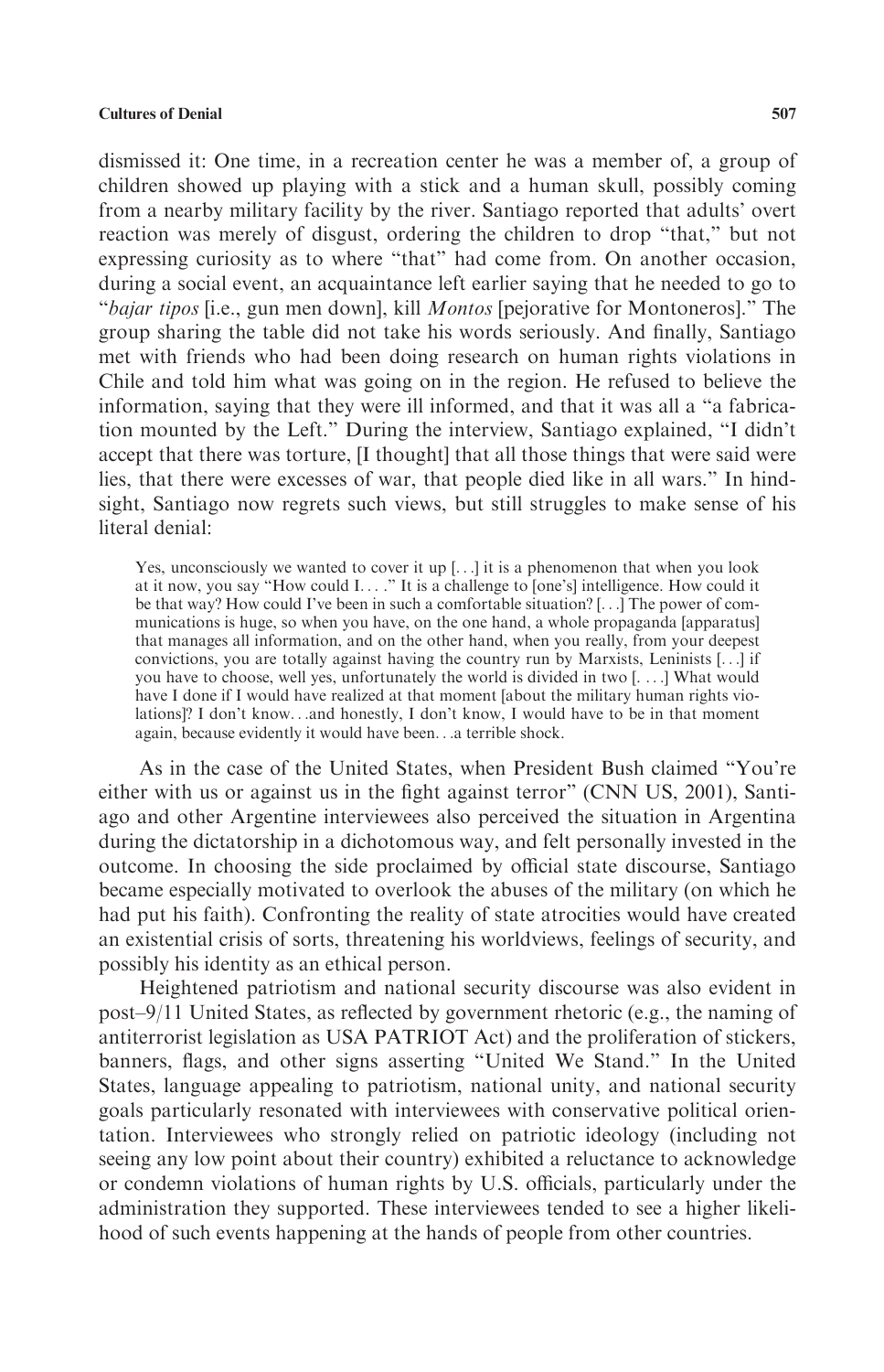To illustrate, when asked about abuses in the context of the U.S. involvement in the Iraq war, Susan, an elected local official, resorted to a kind of interpretative denial: "I see human rights as completely different. Human rights [abuse] is typically the kind of stuff that we walked off from Kosovo, and have ignored in Darfur," but presumably not anything that U.S. officials had perpetrated. When asked about other U.S. actions, specifically extraordinary renditions, Susan first said she was unfamiliar with the concept (and did not ask to know more). When the concept was spontaneously explained by the interviewer, Susan responded, "I've never heard of such a thing." The fact that an elected official either does not know this information, or thinks that it will be a believable option not to know is an indication that such issues are not salient in the public mind. Similarly, Patrick—a generally well-informed and politically active conservative—explained that the Bush administration had turned a blind eye to violations of religious freedoms in Tibet, but when asked about abuses in U.S. run prisons during the "war on terror," he said that he did not know whether torture had been committed in Abu Ghraib.<sup>6</sup>

The fact that some interviewees were quick to note illegitimate state violence committed by other governments, but not one's own, points to cultural double standards and builds on notions of U.S. exceptionalism (Ignatieff 2005). Importantly, this is also consistent with "war on terror" key public narratives that set a binary frame depicting "ruthless, evil and inhuman enemies while Americans were good, peace-loving, heroic and united" (Jackson 2007: 360). A dichotomous and morally charged contrast between the national in-group ("us") and other nations ("them") aided various forms of denial. While the national in-group was presented as the "civilized world" whose members are implicitly seen as less likely to commit human rights abuses, other cultures were cast in a negative light or deemed unintelligible—in the words of Susan, "stuff that to the civilized world doesn't make a lot of sense." Similarly, Roger, a city councillor and member of a church group, was upset about the media focus on "something wrong that a [U.S.] soldier had done," for example, at Abu Ghraib. Echoing the Bush administration's explanations about "a few bad apples," Roger felt that more attention should be given to the good actions of most troops. While he emphasized the threat to national security that such media attention could trigger (as it could incite terrorists), the comment was embedded in a more general negative view about people in "those countries" (including Iraq) who "kill each other a lot," and who have "hatred for their people, just hatred in general." In these and other similar accounts by other interviewees, abuse by U.S. officials is minimized and paired with abuses by non-U.S. citizens or general negative assumptions about other cultures.

Dominant patriotic frames depicting the United States as a paramount defender of human rights and freedom—a portrayal more readily challenged by

<sup>6</sup> Remarkably, after the interview, he contacted one of the researchers to say that after looking for information he realized that torture had occurred, and perhaps even homicide. By raising questions, the interview itself prompted him to turn his attention in a different direction, producing acknowledgment.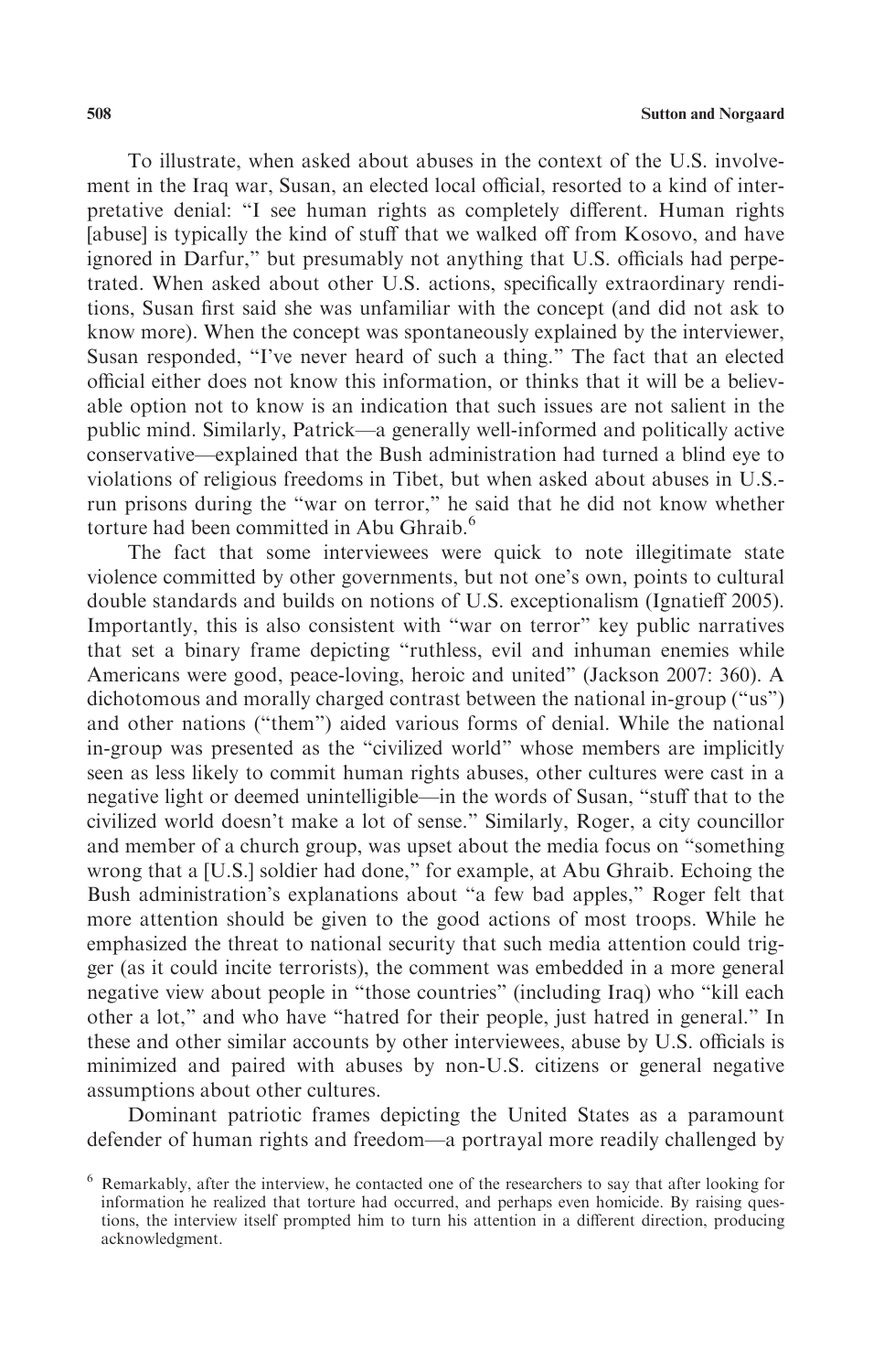interviewees with more liberal views—helped to guide selective perception of human rights abuses. Ashley, a white woman active in a conservative political group, made a point to contrast the United States as a land of freedom in opposition to the kind of regimes that are likely to perpetrate abuses. Referring to immigrants, she stated:

You want to be here, fine, don't come and change me. Assimilate! Assimilate! Don't make me what you left behind [... .] I mean, a lot of the South American countries had dictatorships, [...] juntas, people with guns taking over, we never had that here, so don't bring me that, I'm not interested.

Ashley's narrative positions the United States as a country whose government would not use force arbitrarily (and, would behave differently from the Latin American juntas—dictatorships which, in fact, some U.S. administrations supported). She reconciled this view with an implicit recognition that U.S. state officials may not have totally clean hands. With respect to potential abuse by military authorities she suggested that bad things happen in war and asserted, "I don't always want to know every bit." According to Ashley, ordinary citizens should leave it to the military to determine the most appropriate treatment of detainees. Thus, she was able to keep information of abuse at arm's length by resorting to trust in the U.S. military as a competent protector. Not only did Ashley's feelings of security depended on upholding the official discourse, but as social psychologists would suggest, outright acknowledgment of human rights violations by U.S. officials could lead to cognitive dissonance. Her passionate view of the United States as an ethical force in the world may partly depend on not dwelling too much on issues that may call these beliefs into question. One way to resolve inconsistent pieces of information, particularly with respect to the nation that she strongly identifies with and loves, is by creating distance from disturbing knowledge. She echoed the national security rhetoric disseminated by the government when she expressed, "we have to give up some of our rights to make the country safe"

Similarly, for Betty, another white conservative and visibly patriotic woman, national security was paramount, and this ideological priority helped her rationalize certain abuses while maintaining the view of the U.S. government as a defender of freedom. Her place was decorated with patriotic symbols, including ribbons with the colors of the U.S. flag and one stating that "freedom is not free." When asked about whether she was aware of any kind of human rights violations committed in the context of the "war on terror," she said, "I'm not. But then I'm not totally involved in the war on terror. Do I think that abuses can go on? Absolutely." Betty struck a balance between not knowing and knowing. She also tried to reconcile her adamant opposition to practices that she deemed dehumanizing with justification of practices such as waterboarding: "I am not opposed to waterboarding, all right? If I feel that that person has information that will protect my country, I would support using a technique like that." She then proceeded to distinguish between "torture for pleasure" (mentioning the events at Abu Ghraib, which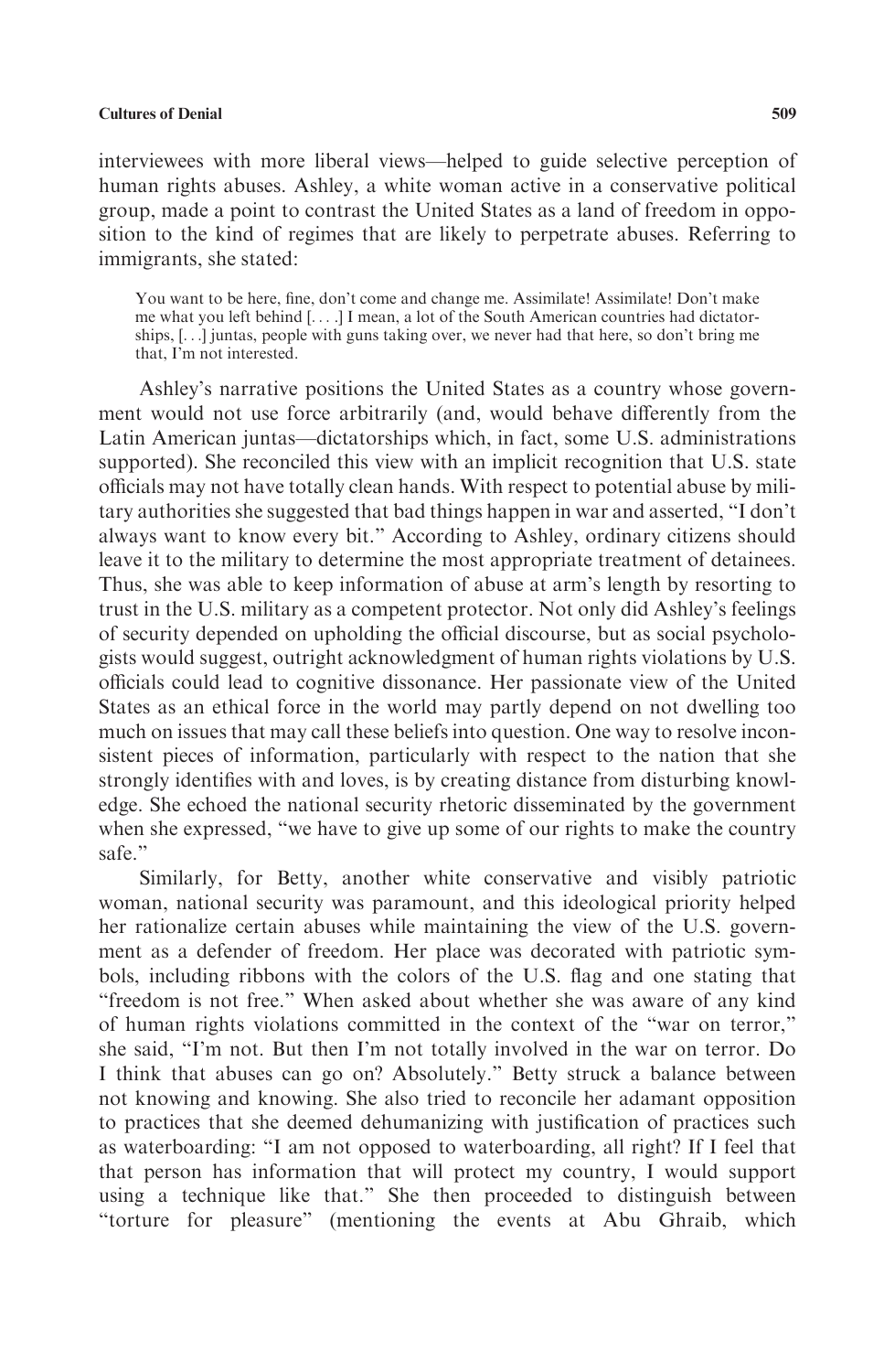she condemned) and "torture for information" (e.g., waterboarding) of which she approved. She went further:

If it is going to protect my country or the country that I am in or other people there that I'm supposed to be protecting, do it! Ah ... Ah ... Look, I ... I ... I ... Use sodium pentothal if you have to!  $\lceil$ laughs $\rceil$ I mean, what's the problem here, guys?  $\lceil$ laughs $\rceil$  Where's the reality? If you are fighting a war to win, you use every method short of outright torture ... for pleasure. There's a difference, there's torture for pleasure and there's torture for information.

In other segments of the interview Betty had decried human rights violations she found "abhorrent," yet here she endorsed abusive treatment for instrumental purposes. The latter part of the extract shows Betty grappling with her beliefs, juggling with terms that may point to inconsistencies in her attitudes toward human rights violations. One almost can see the process of rationalization in action as she rejects torture, pauses, and then distinguishes between acceptable and unacceptable forms. Ultimately, national security imperatives override what for a split moment seems like an outright rejection of torture in the narrative. In the interview, Betty moves from a claim of ignorance, to suspicion that abuse does occur, to justification of the abuse. These notions resonate with official national security discourse that fed into abusive interrogation policy and practice, namely, the depiction of such tactics as a self-defense measure needed to fight a "new" type of war that rendered certain legal protections inapplicable to "enemy combatants" (Jackson 2007; Luban 2005).

Another operating, but more implicit, dynamic among some interviewees who are likely to be perceived as full members of the national in-group is the notion that state violence will only be turned outward (against people from other countries or homegrown terrorists), but not against law-abiding citizens in the United States. This is the idea that state violence "can't happen to me" (Crelinsten 2003: 303). For instance, Betty supported profiling, and yet complained about invasive security measures in airports by the Transportation Security Administration (TSA), which affected her more directly. She protested, "they are looking at the wrong people, they are going after the wrong people." Her support of profiling suggests that it is not people who look like her who should be in the state's radar. U.S. citizens have been targeted in the context of the "war on terror," but the fact that many of these individuals are people of color, Muslim, and have been surveilled or detained under the frame of terrorist has perhaps facilitated disengagement from dominant groups. Furthermore, this dynamic is built upon the unsteady ground of who is really considered a citizen. If the more obvious targets of surveillance and detention were predominantly white, Christian, U.S. citizens, one may wonder whether a greater public outcry might ensue. The preexisting construction of a sense of "the other" seems to allow many individual bystanders with racial/religious/citizenship privilege to maintain the notion that "this would not happen here, or to us" and not question human rights abuses by their government.

In contrast, a number of interviewees who were ethnoracial minorities in the United States and/or politically critical of the U.S.-led "war on terror" were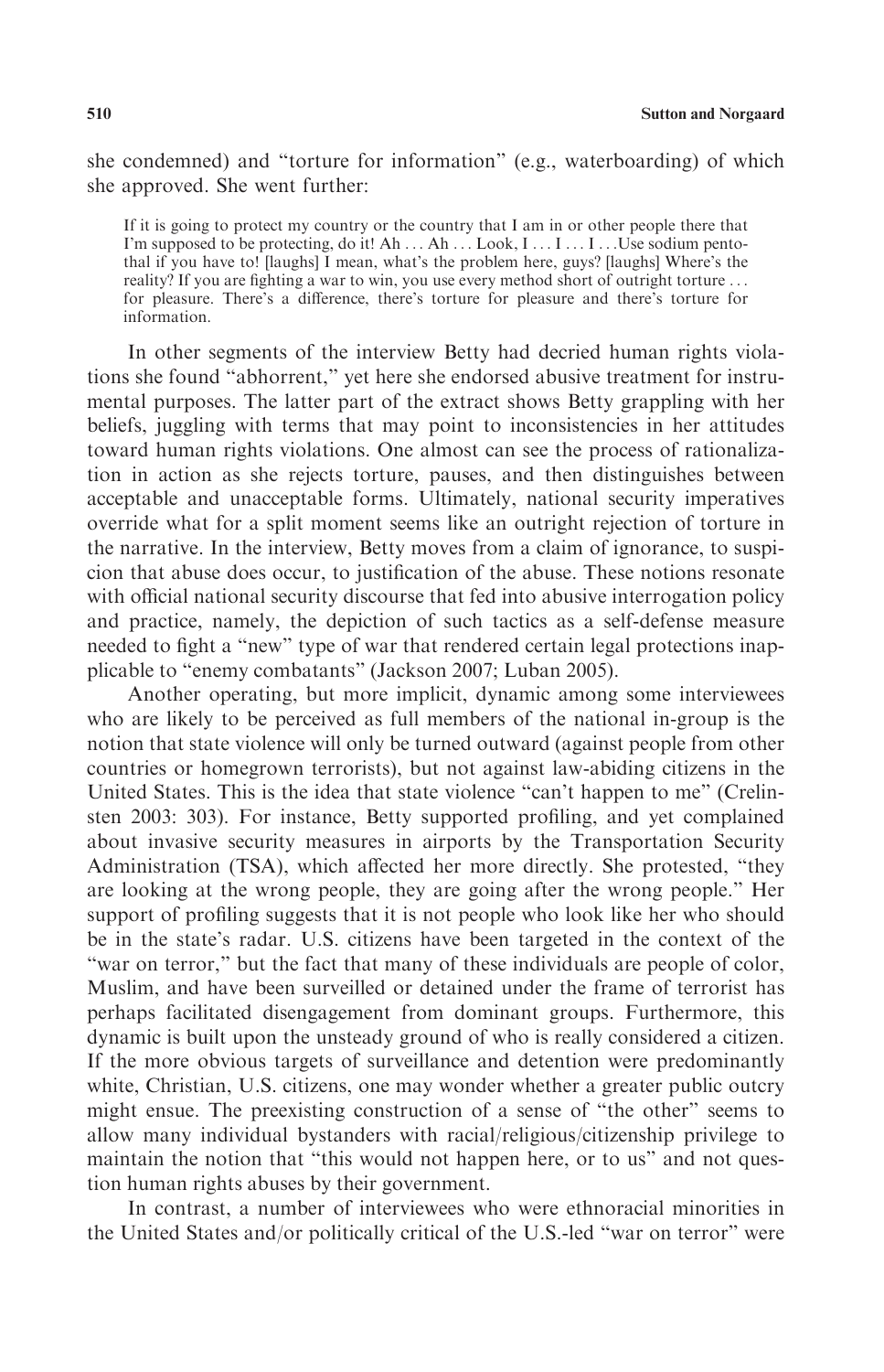more skeptical, noticing parallels between human rights abuses abroad and at home, and in doing so, they raised the specter that people deemed as "other" might be wrongly targeted. For example, Tyron—an African American pastor working with underserved communities of color—expressed no surprise about human rights abuses abroad by U.S. state officials:

My personal feeling is it is no different from what happens here in America, on a local level, how the police go and target individuals and violate their human rights based on suspicion that has no foundation. So it is done on a national level, when our military do it to other countries, but it is being done every day here, and over here, and every day here in our urban neighborhood.

From a historical perspective, Anne—a second-generation Chinese American citizen—pointed out similar linkages, including the mistreatment of African-American, Chinese, and Mexican people in the country: "I think that goes back to the power and oppression, in how we diminish the rights of people around the world, the fact that we can keep them there without any due process. To me, again, if you look historically at how the U.S. has treated slaves [...] is no difference really." Acknowledgment of past and present human rights abuses within the United States creates cracks in dominant patriotic and national security ideologies, raising questions about who really is protected or not protected through policies such us the PATRIOT Act.

Unlike interviewees who echoed patriotic narratives as they sidestepped abuses, other interviewees recognized and expressed disturbing feelings about human rights violations by U.S. officers under the "war on terror." Michelle, a Mexican American member of a progressive women's organization, expressed:

It makes me feel I don't want to be a citizen of this country. You know, is shameful...and I think that like we are responsible [...] this is my government whether or not I like it [... .] For me, I have a sense of responsibility, like you know, maybe I didn't vote for that people who were in power but it's still my country and out there in the rest of the world, around the globe, those actions are seen as mine, so I felt a lot of shame, a lot of responsibility for that... .I felt helpless as I couldn't do anything about it ...

In the case of Michelle, while at first sight it might seem that her attachment to the United States is weaker than that of more overtly patriotic interviewees, the fact that she claims responsibility for governmental actions, in fact, shows strong identification, revealing her membership in the national body. However, her ideological and ethnic marginalization may have allowed her to deconstruct the dominant discourse, recognize state abuse, and protest these actions. This was in sharp contrast to interviewees who echoed official discourse as they justified abuse.

As shown earlier in this section, both in Argentina and the United States instances of denial are socially organized through ideological mechanisms, including how individuals deploy official discourse. Figure 1 illustrates legitimating ideologies related to patriotism and national security, as they emerged explicitly or implicitly in our interviews, which in turn overlap with Cohen's (2001) analysis of denial.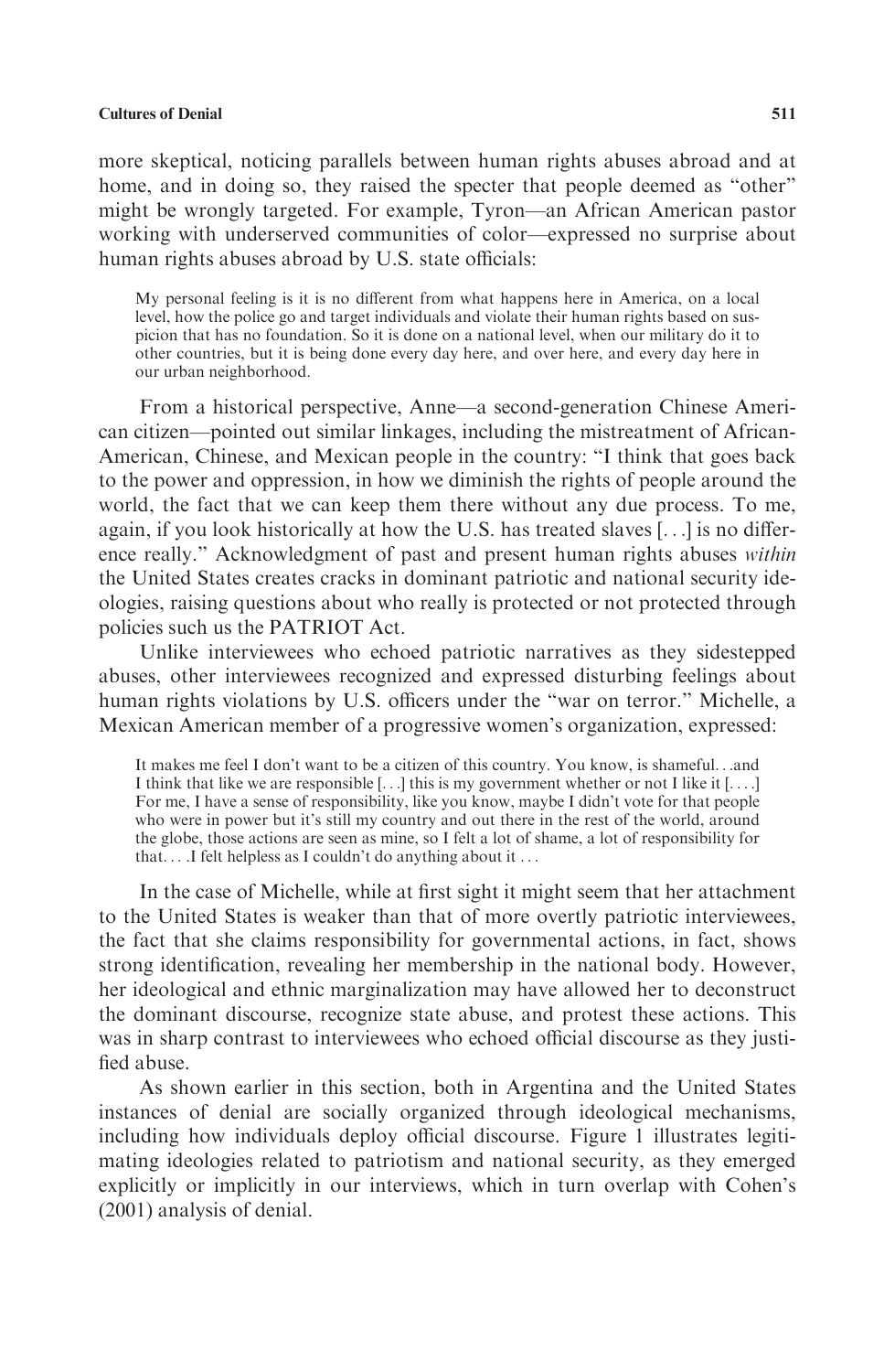

Fig. 1. Legitimating Ideologies: Patriotism and National Security.

These legitimating ideologies are integral to upholding existing power relations. Although the expression of power through outright coercion is consequential, as the violent actions of authoritarian regimes show, it is also more easily detected and categorized as reproachable behavior. In contrast, a less evident form of social control occurs through what Steven Lukes (1974: 24) describes as a dimension of power that is closely tied to ideology:

[I]s it not the supreme and most insidious exercise of power to prevent people, to whatever degree, from having grievances by shaping their perceptions, cognitions and preferences in such a way that they accept their role in the existing order of things, either because they can see or imagine no alternative to it, or because they see it as natural and unchangeable, or because they value it as divinely ordained and beneficial?

This dimension of power contributes to cultural denial and is particularly effective because it is invisible and is not experienced as imposition.

# The Social Organization of Silence and Talk

In addition to the role that dominant ideologies played in producing denial as a socially organized (rather than just individual) phenomenon, a number of responses, both in Argentina and in the United States, point to the importance of silence and talk to understanding people's ability to fully engage with evidence and the implications of human rights violations. As Robert Wuthnow (2011: 9) asserts, "talk is cultural work that people do to make sense of their lives and to orient their behavior." Silence is its counterpart, but can also be a form of speech in the sense that it conveys meaning. For example, not talking about something can implicitly indicate that what is not discussed is not happening. A climate of silence helps to create what Taussig (1999: 5) calls a "public secret":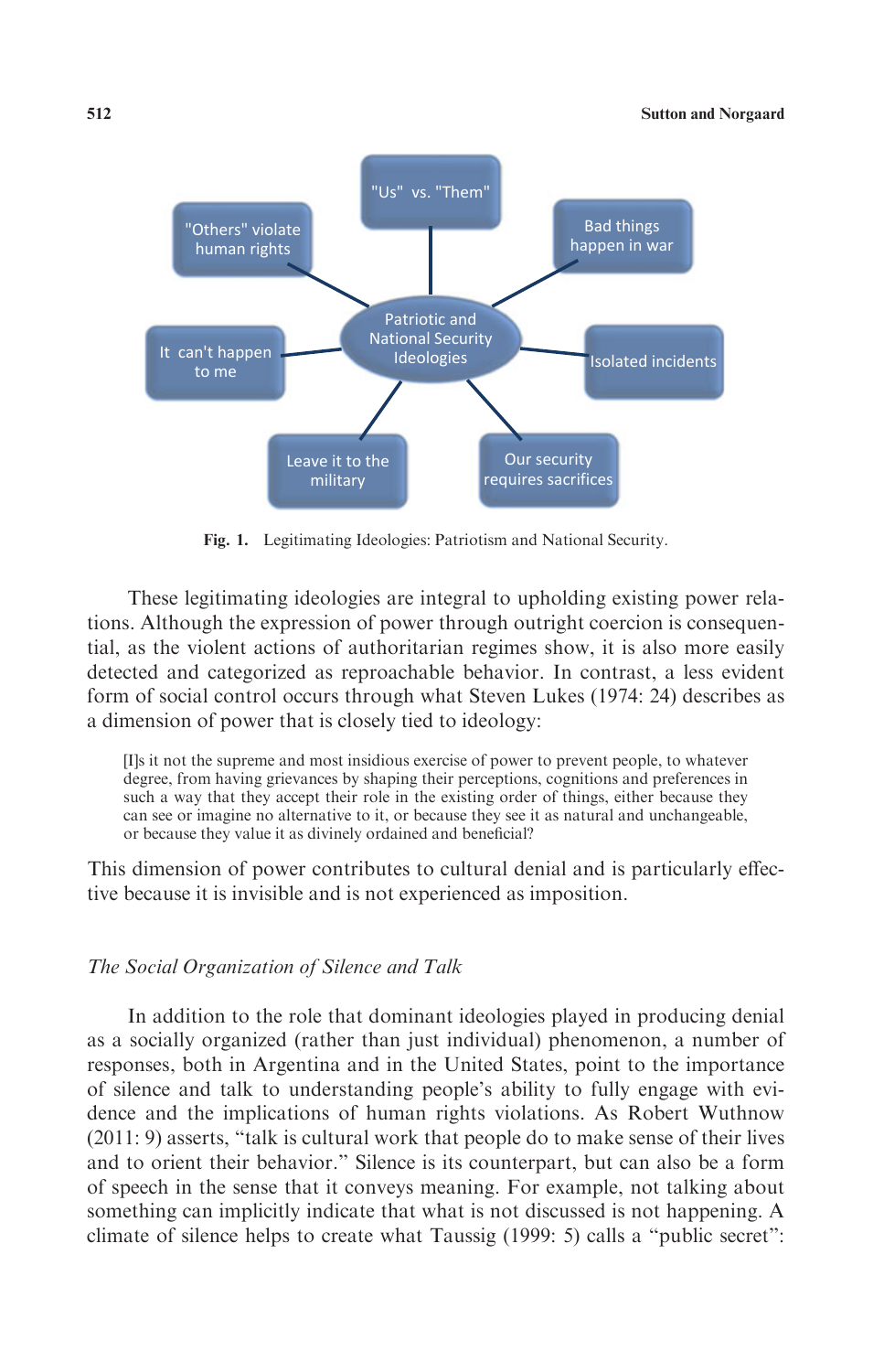"that which is generally known, but cannot be articulated." Like ideologies, public secrets can fulfill legitimizing roles.

How, where, and whether people talk about political topics such as human rights violations helps to shape perception and responses to such knowledge. Nina Eliasoph (1998) further argues that ordinary citizens' political talk can be a source of social power; it can help citizens challenge governmental actions when in disagreement and denaturalize taken-for-granted power relations. To the extent that people are censored or self-censor from political talk (in this case about human rights violations), they are discouraged from engagement with key social problems. Silencing takes place as institutions overtly or subtly shatter public speech relevant to human rights violations and as talk about politics, and state violence specifically, is discouraged in everyday interactions and informal conversations. Figure 2 illustrates a spectrum of socially organized silence practices, explained later in this section.

Institutions such as the media or the state are spaces in which individuals can potentially make visible and speak out against human rights violations. Yet both in dictatorships and democracies turning to such institutions to voice concerns can be difficult, although in different ways and degrees. Juan, a middleclass man who was doing the mandatory military service during the Argentine dictatorship, narrated how during that period he witnessed a higher-ranking officer telling in detail the military gang rape and brutal murder of a "subversive" woman. He was "horrified [...] paralyzed, you did not know with whom to talk." Juan referred to the lack of "institutionalized spaces where you knew you could present this, with freedom" as directly related to the normalization and



Fig. 2. The Social Organization of Silence.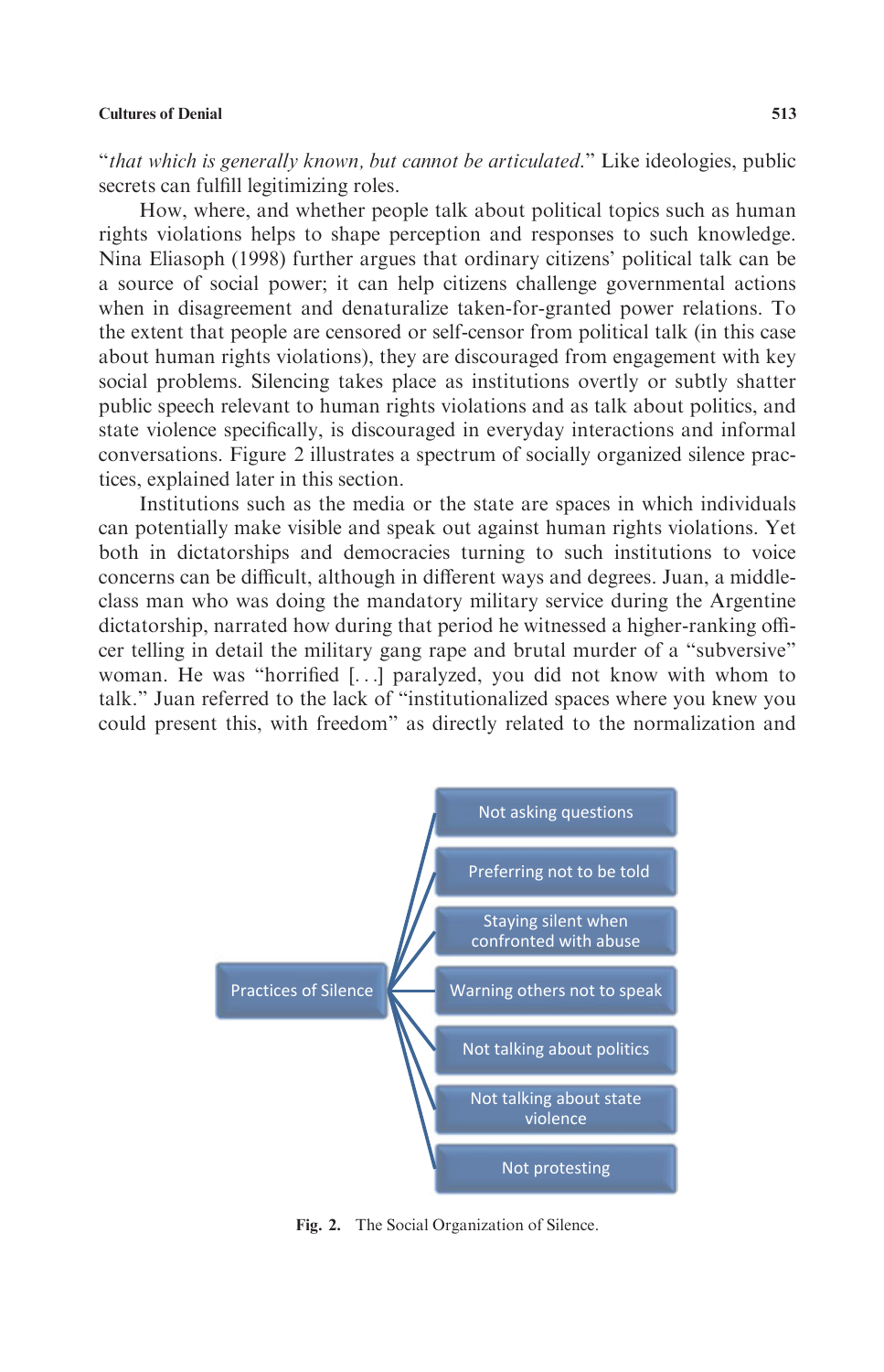tacit acceptance of the situation. Neither the state, nor the media were good candidates to share this knowledge at the time. "And that's what was terrible about that moment of state terrorism, the lack of official levels and spaces of trust [...] I think that powerlessness, on the one hand, and the lack of those levels [to talk], made you react with 'Well, this is how things are.'" Here institutional and political contexts were directly related to disengagement, encouraging individuals to look the other way and not doing anything with the information.

This lack of institutional spaces for talking about human rights abuses is not surprising in a dictatorship, given that censorship was rampant and reprisals for dissenting political talk could well follow. In democratic societies, there still can be a sense that certain kinds of speech are not to be uttered even in the context of institutions that are central to democracies, such as the media. During the U.S. "war on terror," the mainstream media played an important role in framing events. For instance, in the months preceding the invasion of Iraq, the media watch organization FAIR "examined the 393 on-camera sources who appeared in nightly news stories about Iraq" in four major networks (ABC, CBS, NBC, and PBS) from January 30 to February 12, 2003. Among other findings, the study shows that "[o]f all 393 sources, only three (less than 1 percent) were identified with organized protests or anti-war groups." The report concluded that "[n]etwork newscasts, dominated by current and former U.S. officials, largely exclude Americans who are skeptical of or opposed to an invasion of Iraq" (FAIR 2003).

This kind of media coverage, though not necessarily the result of direct censorship, likely constrains individuals' ability to develop their own interpretations or to freely present a counternarrative. Joan, an interviewee who actively opposed the war, spoke of this potential gag effect even in an electoral democracy: "A lot of the stuff that goes on here is very [...] subliminal. It's like the message pumped out by the media is, you know, if you stand up against things you're not supportive of this country, therefore you're an enemy, therefore by Bush's definition you could be detained as someone supporting the enemy." This climate can have a chilling effect on critical political talk, particularly for groups of people who have been constructed as suspects, even if individuals in the group have formal citizenship rights. It was telling that Omar, a Muslim immigrant in the United States, started the interview by announcing that he did not wish to address political issues. We treaded carefully around topics, leaving it to him to decide what he considered political or not. While he did not offer explanations about his desire to avoid politics, one may wonder to what extent it may feel perilous to address certain topics in a political context that has contributed to the demonization of Muslims. While Omar expressed awareness of and condemned abuse at Abu Ghraib and Guantánamo, at the same time he conveyed a feeling of resignation, which related to his reporting about not spending too much time thinking about these issues.

What individuals do or do not express in everyday interactions shapes the degree to which people think about, and how they construe, political issues. As Eliasoph (1998: 6) argues "empathy for foreign victims of war; worries about the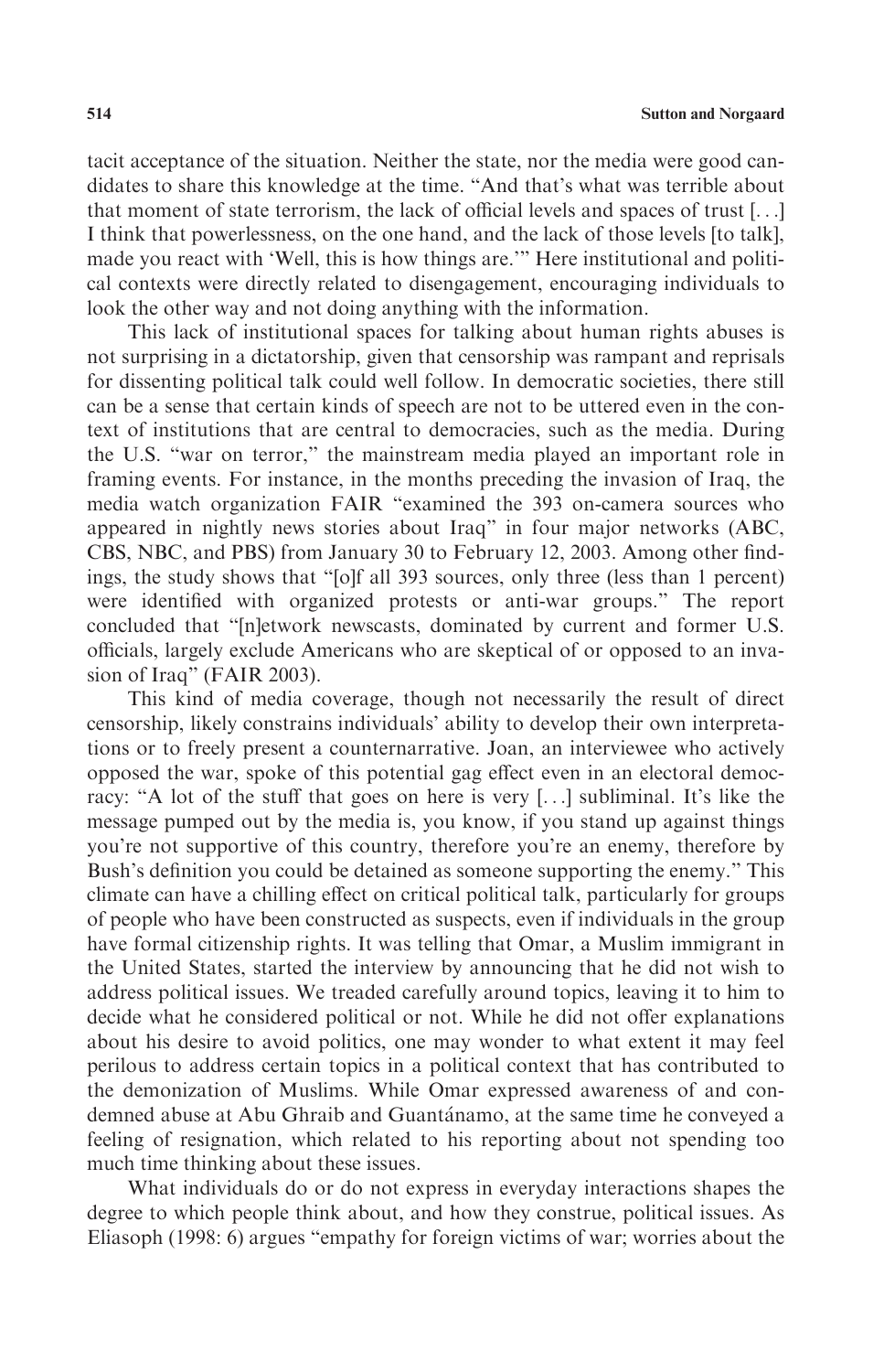environment; horror over injustice: only by speaking do people give these meaning and form, providing socially recognizable tools for thinking and acting." Even without direct fear of governmental repression, informal codes of interaction in everyday spaces influence avoidance of difficult political topics. Loretta, an African American religious leader in a charity organization, expressed awareness and anger about torture perpetrated by U.S. state officials, but said that she didn't think she "ever had a conversation with anybody about this." She related that if "we start talking about this stuff [it] might bring up things that you don't want to be brought up." While Joan, an antiwar activist, talked frequently about the war in the context of her organizing, she explained how discussion of troubling concepts such as U.S. involvement in torture may be shunned in conversations: "The deeper you are into a political analysis the more uncomfortable it gets for people [... .] [Some people] just say, I'm not going to ask the questions anymore, because no one wants to hear these aspects to troubling events." Later in the interview, Joan refers to doing a "self-check" when talking about other disturbing political issues with family members. Conversation rules and interaction cues (Garfinkel 1967; Goffman 2005) denote that some political talk is off limits (Eliasoph 1998). This was echoed by Jennifer, a neighborhood watch group member with moderate political views, who explained that political issues, including the war, is not the kind of issue likely to be discussed with friends or during family reunions. The construction of certain topics as unsavory, inappropriate, or impolite can help keep human rights violations out of public discussion, even in democracies.

While interviewees across the political spectrum engaged in silence, there are different intervening dynamics associated with this behavior. Interviewees who were critical of the government actions (both moderate and more to the left) expressed that at times they refrained from talking, but part of the reason behind the silence is the negative feedback from other people (e.g., uncomfortable situation) or from institutions (e.g., state targeting people labeled unpatriotic or enemy). In contrast, for some of the interviewees who endorsed the official discourse, silence played an ideological sustaining role. That is, talking about such issues might have led to question a government/policy they had no interest in challenging. When John—a U.S. police officer who reported having nothing critical to say about his country—was asked about the controversies surrounding Guantánamo and Abu Ghraib, and whether he had any concern about the U.S. conduct at war, he said, "No, I don't. And I don't want get into much more detail." He added, "I don't talk about it, don't think about it." Similarly, when Patrick (a politically active conservative) was asked whether he talks about issues pertaining to the war, he responded: "I don't remember having whole detailed conversations about that." Lack of conversation not only helps to maintain abuse invisible, but in some cases is functional to upholding ideological commitments.

In Argentina, both direct state censorship and the reality of people disappearing played an important role in silencing individuals' political talk in everyday interactions. Sara, who was an activist during her youth, described how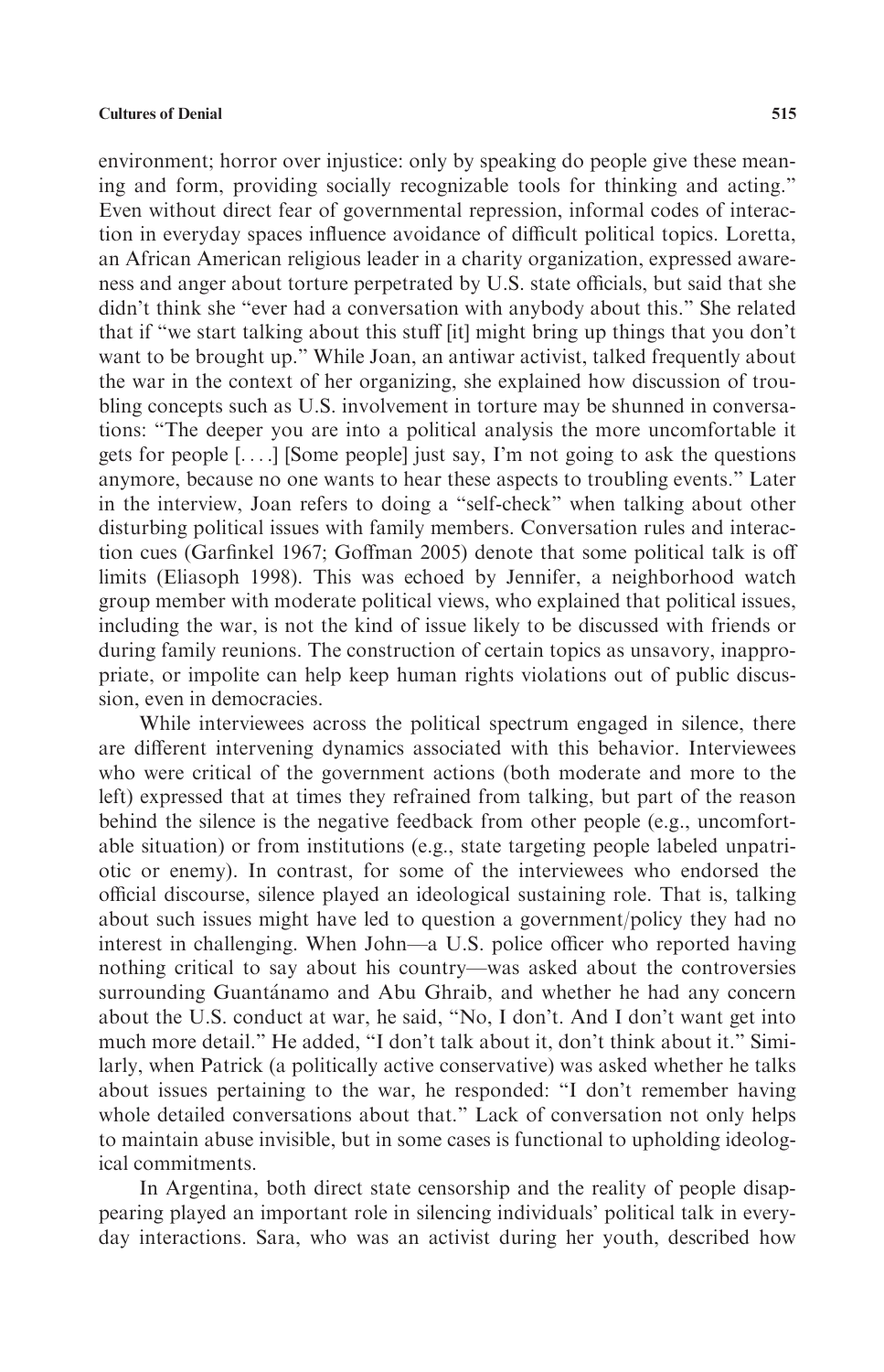political talk was discouraged during the dictatorship: "we scarcely talked about politics, because it was best, but not talking was really hard because we both [she and her husband] had friends who had disappeared, some who were involved, some who had nothing to do with anything." Fear of the government helped produce a culture of silence in Argentina, something that was markedly less pronounced among U.S. interviewees. While some U.S. interviewees who were critical of governmental policy pointed to the chilling effect of surveillance, being labeled unpatriotic, and parallels with past histories of oppression, in Argentina many interviewees who were critical of the dictatorship reported deep-seated fear, even terror. They had feared for their own lives and bodily integrity, and/or told stories of other people (relatives, acquaintances) being afraid or issuing warnings to keep silent. As Sara observed, protesting could have meant being "the next to disappear." Rolando, a shanty town dweller, echoed that idea: "If I rebel against this, they kill me, directly." Alejo, a high school student at the time, was warned by a teacher to keep his oppositional political views quiet as she knew of students who had disappeared.

In Argentina, despite government propaganda that supposedly only targeted "subversion," people seemed to recognize that one needed to be careful about what to say or do—and not just those who were activists. Leonor, a working-class woman who had no political involvement during the dictatorship, expressed that if one spoke critically of governmental officials "the military would take you to a place [...] or they would kill you." Elena, who was living abroad during the dictatorship but who visited Argentina periodically, explained, "the ones who were here [in Argentina] were absolutely mute [...] the paranoia was too great. That is, you would be careful of who you talked with, or whether you said something or not." This idea of having to be careful, speaking in whispers, or engaging in political talk selectively, and not openly, appears in several interviews with Argentines who disagreed with the government: As Clemente, a resident in a poor neighborhood and now a popular education practitioner, commented, during the dictatorship some topics were to be addressed "in low voice, 'watch who you talk to.'" This approach seemed to have even traveled with some people in exile, mostly because of fear. María, who went to Brazil with her family, mentioned that it was "a very silent exile." Though there was political talk in her family, talking was not safe given that there was a dictatorship in Brazil, too.

While knowing what not to talk about evidences awareness, silence upholds the proverbial "elephant in the room" (Zerubavel 2006), helping to construct "public secrets" that legitimize the status quo (Taussig 1999). A striking example of the cultural reproduction of a "public secret" during the Argentine dictatorship is illustrated by the story of Ramón, a professor who at the time of the military regime was a political activist:

I was in a bus, going home [... .] Suddenly, I look and I see [on the sidewalk] a line of armed guys, at least ten, dressed in disguise. I remember that one of them had a sock on his face, another with a ski mask, all lined up with large machine guns, and they were coming [...] [trying] to jump inside [a home ...]. Nobody in the bus moved, nobody made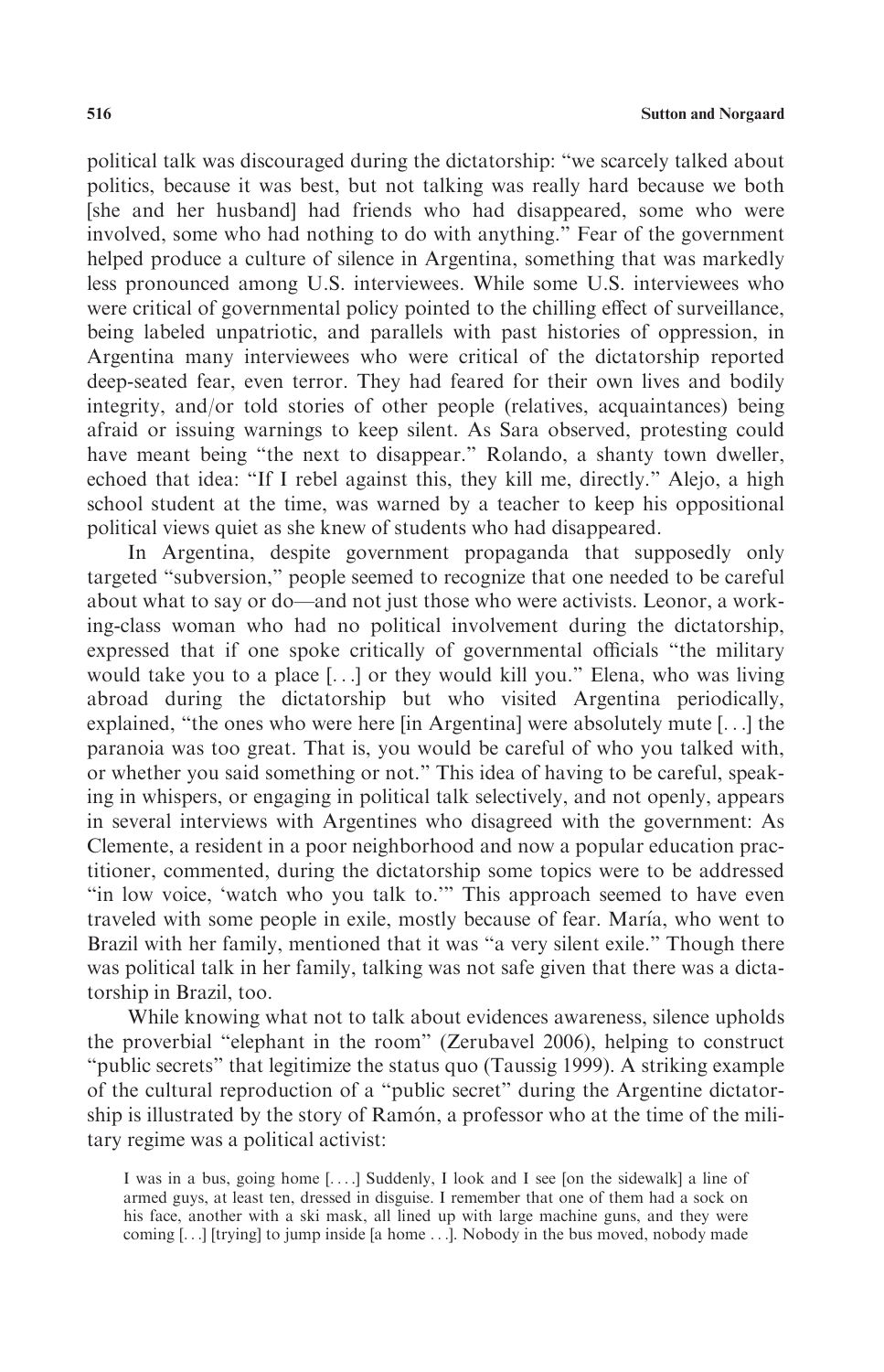a comment, nobody said anything. But imagine, it was the patota [gang, group of state repressors] in action. I was an activist, and I knew about these things, but this was the only time I saw something like that. I knew, but it was better not to see it, it was something of terror [... .] Nobody even looked at the person nearby. It was silence, something terrible, I remember that perfectly.

In Ramón's account not talking, not seeing, and not knowing —or "knowing what not to know"—were intricately linked. The collective silence in the bus helped to maintain the public secret of state terrorism in place. For passengers to say something would have meant to acknowledge a reality that could be dangerous to know. In this concrete situation, fear seems to influence collective silence, but perhaps fear does not tell the whole story. Irene, a human rights activist and survivor of a torture camp, explained that during the dictatorship there was an implicit social understanding with respect to human rights violations: de eso no se habla ("you don't talk about that"). Acknowledging and talking about the dictatorship's human rights violations might have forced some people to take a stance incongruent with their ideological position, or it could produce negative affect, such as guilt. Says Olivia, another human rights activist: "They tried not to know, because [knowing] generated guilt, [...] because they knew that [the armed/security forces] had taken their neighbor and they had closed their doors." Lack of acknowledgment of human rights violations was produced not only by state propaganda, but through ordinary people's informal conversations and social interactions situated in the broader political context of state terror.

From the opposite side of the political spectrum, conservative Amadeo concurs that at the time of the dictatorship there was an implicit consensus to keep silent. He mentioned that if his interview would have taken place during that period, he "would not have said anything." He emphasized that one "did not talk about that, didn't talk." In his case not talking was not driven by fear, but was congruent with his ideological perspectives. Amadeo first mentioned that he did not know what was happening, but with further introspection, he explained:

Because I cannot really understand how come I did not hear [about it], but in truth, if I have to tell you now, it was not that I felt that someone was disappeared. No, it's as if they didn't exist. I would read the newspaper and the newspaper would say, "Well, they captured 50 guerrillas," and I would say, "I think that's very good, very good, because in this way they [guerrillas] do not continue killing." But I would not question what they did with these guerrillas, how they were treated, I would not question it.

While for people who were targeted or felt potentially targeted fear drove silence, and for some bystanders it might have been guilt, as Olivia suggested, there were others for whom silence was an implicit requirement to let the military do the job of producing the "security" and "order" that they yearned for.

As seen in this section, different factors mediated the social construction of silence. Both in the United States and in Argentina, people abstained from speaking for different reasons (illustrated in Figure 3). Some of these factors are related to institutions, some involve social expectations about appropriate talk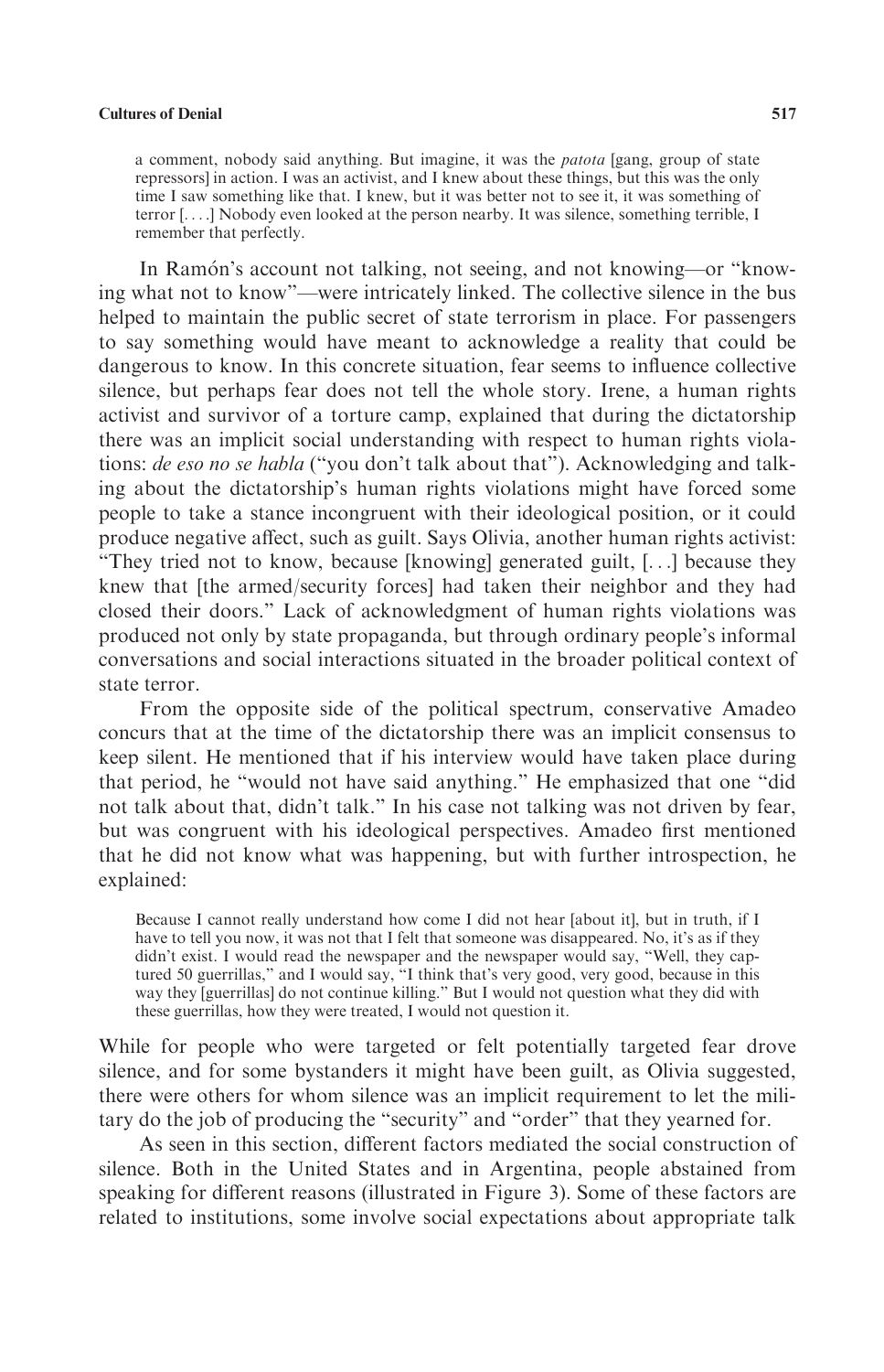

Fig. 3. Factors Mediating the Social Construction of Silence.

at the interpersonal level, and some are connected to individual emotions understood in social context.

Yet it is not only what citizens talk about or fail to talk about, but how they do so that facilitates cultural denial. As shown earlier, sometimes talk is used to assert that something didn't happen, as in the case of Santiago who denied the Argentine dictatorship's engagement in torture saying that it was "a fabrication mounted by the Left." More subtle forms of denial take place through idiomatic expressions and language that foster normalization. Rhetorical tricks such as the use of euphemisms invite avoidance by trivializing or preventing full recognition of atrocious events. This is what Cohen calls interpretative denial, a practice rampant among state authorities but which is also adopted by the more general population. In Argentina, the phrase "they must have done something" blamed the disappeared for their fate, and calling military atrocities "excesses" tried to limit responsibility. In the case of the United States, official explanations about "a few bad apples" who committed abuses at Abu Ghraib, for example, could conveniently circumscribe the problem leaving the system and military mission intact.

The military dictatorship in Argentina was adept at twisting the meaning of words, generating a whole "lexicon of terror" in which things did not mean what they seemed (Feitlowitz 1998). A corridor in a clandestine detention center torture chamber became "the avenue of happiness" and "transfer" meant state assassinations. Many language distortions—some originating from security forces lingo and some from civilians—percolated through the rest of society in the form of everyday mannerisms. Olivia, who left the country during the dictatorship, explained the role of language that seemed to make things all right. In her view, this was embodied by the widespread utilization of the colloquial phrase no hay drama ("there's no drama," no problem):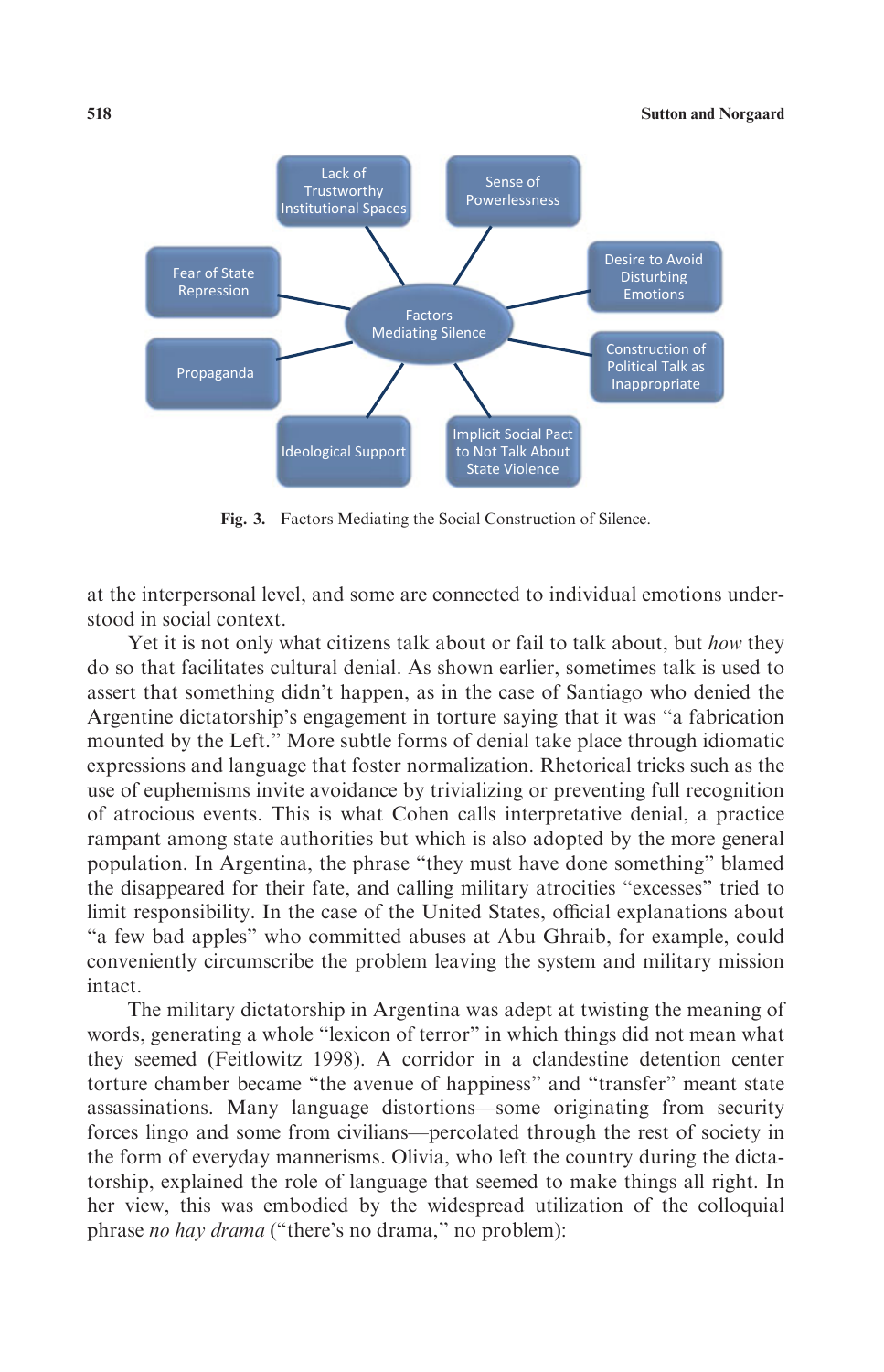When I came back to Argentina, I noticed...well, I was surprised by some linguistic modes that had been incorporated during the years I was not here. And I think that it depicts very well what was happening in society. One was *no hay drama* [there's no drama]. For years, it was said "there's no drama," and I combated that. I would say "there's no drama?," 30,000 disappeared, 10,000 political prisoners, the dead in the streets and "there's no drama"? They are excavating everywhere... . Buenos Aires is a big cemetery. They excavate and they take bones, excavate and take bones, and "there's no drama"? "There's no drama" this society would say about anything.

By opposing a seemingly harmless language turn, Olivia resisted denial and oblivion, bringing to consciousness the atrocities she condemned. During the dictatorship, state violence was hidden behind the idea that the military was fighting a "war," the "excesses" people come to expect in war, and the blanket label of "subversive" attached to dissidents (whether they were armed or not). These words were often deployed by some interviewees who had either welcomed the military or were ideologically aligned with the regime.

In the United States, the use of euphemistic terms by the government, such as "collateral damage" (to refer to the killing of innocent civilians) or "enhanced interrogation techniques" (to refer to abusive methods including torture) serves to legitimate disturbing dimensions of foreign policy. A case in point is waterboarding. While this interrogation technique produces sensation of suffocation and drowning, the term waterboarding may not readily evoke the negative imagery that "torture" does—it almost sounds like a sport (skateboarding, snowboarding, surfboarding) and as such may subtlety carry neutral, or even positive, connotations. Thus it is not surprising how President Bush could assert "we don't torture" (McNamara 2009) while also having authorized waterboarding. Similarly, referring to the treatment of detainees under the "war on terror," Ashley expressed, "I don't believe in torture, but I do believe in persuasion [laughs] and I am not sure exactly where that line draws. But I think the military has a better idea about it than I do, and I am willing to trust them." By resorting to the euphemistic term persuasion, Ashley grapples with knowledge of abuse and motivated ignorance, resorting to interpretative denial.

Even some U.S. interviewees who were critical of the government policies sometimes used language that implicitly downplayed the seriousness of the events described via the use of colloquialisms. For example, both Mathew (a young political organizer) and Mary (a seasoned member of a city council) used the word ridiculous in relation to torture and abuse by U.S. officials. In Mary's words: "I think it's kind of stupid if you [go] back to the Abu Ghraib thing and about the pictures and all that. Yeah, that was ridiculous." Mathew criticized the tactic of waterboarding prisoners stating, "with some of the things they [interrogators] do, even if these people have information or not, they're going to say that they do, just because they're so ridiculously in...some of the tactics that they use." While the word ridiculous is one of disapproval, it somewhat trivializes the events described. In that vein, Mary also spoke of how the Abu Ghraib personnel "should have gotten into trouble, and they did." Even though this kind of language might be just a colloquial expression, not necessarily reflecting the depth of the interviewees' consternation, it perhaps more readily evokes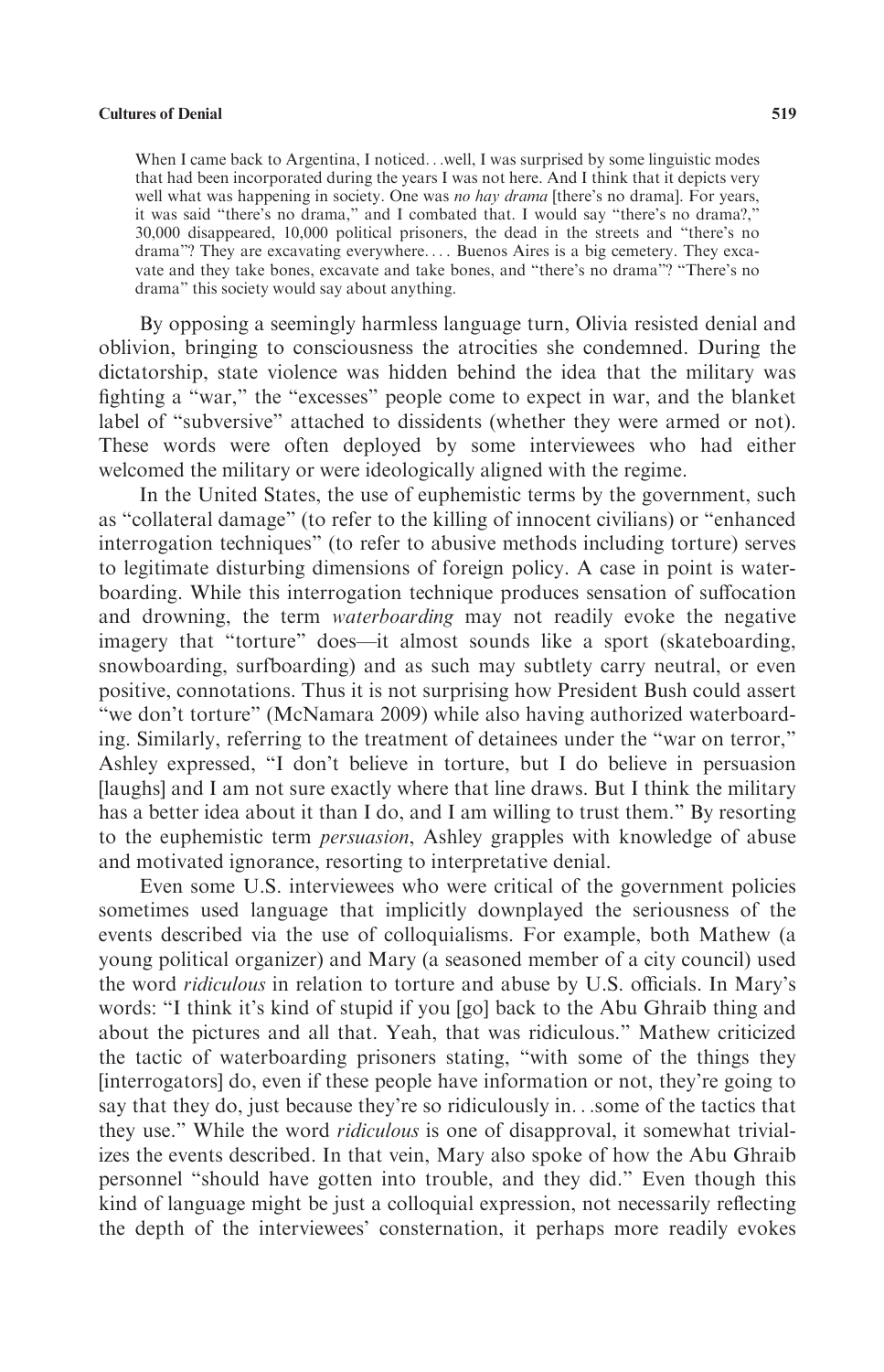mischievous or inappropriate deeds than serious human rights violations. Colloquialisms often have the effect of reducing the seriousness of the issues addressed, and while they may not constitute denial per se, they can have that function. To summarize, Figure 4 offers examples of euphemisms, colloquialisms, and other speech practices that contribute to the social organization of talk about human rights abuses, obscuring or keeping knowledge of state violence at arm's length.

It is easy to see power operating when military officials take people at gunpoint or media are censored through government decree. We can certainly recognize more obvious instances of fear or a sense of powerlessness in a number of our interviewees' accounts, particularly in the context of the Argentine military dictatorship. Yet in some of the phrases that people adopt to justify behaviors, in the ways they refrain themselves from speaking, and in their efforts to steer conversations to more comfortable terrain, we can also detect an intimate illustration of more subtle power operations. Cohen (2001: 10–11) notes, "Without being told what to think about (or what not to think about), and without being punished for 'knowing' the wrong things, societies arrive at unwritten agreements about what can be publicly remembered and acknowledged."

While some of the above dynamics of talk may feel or be accepted "just like" everyday life," they seem to also reflect a social context that contributes to normalize disturbing political affairs. "Normal" reality is partly created through language and conversation that make some things salient while hiding others from perception. Thus, citizens in Argentina and in the United States legitimized the status quo not only through direct actions of support in some cases, but also by not thinking or talking about various highly disturbing forms of state violence, and by employing forms of speech that downplay the significance of



Fig. 4. The Social Organization of Talk.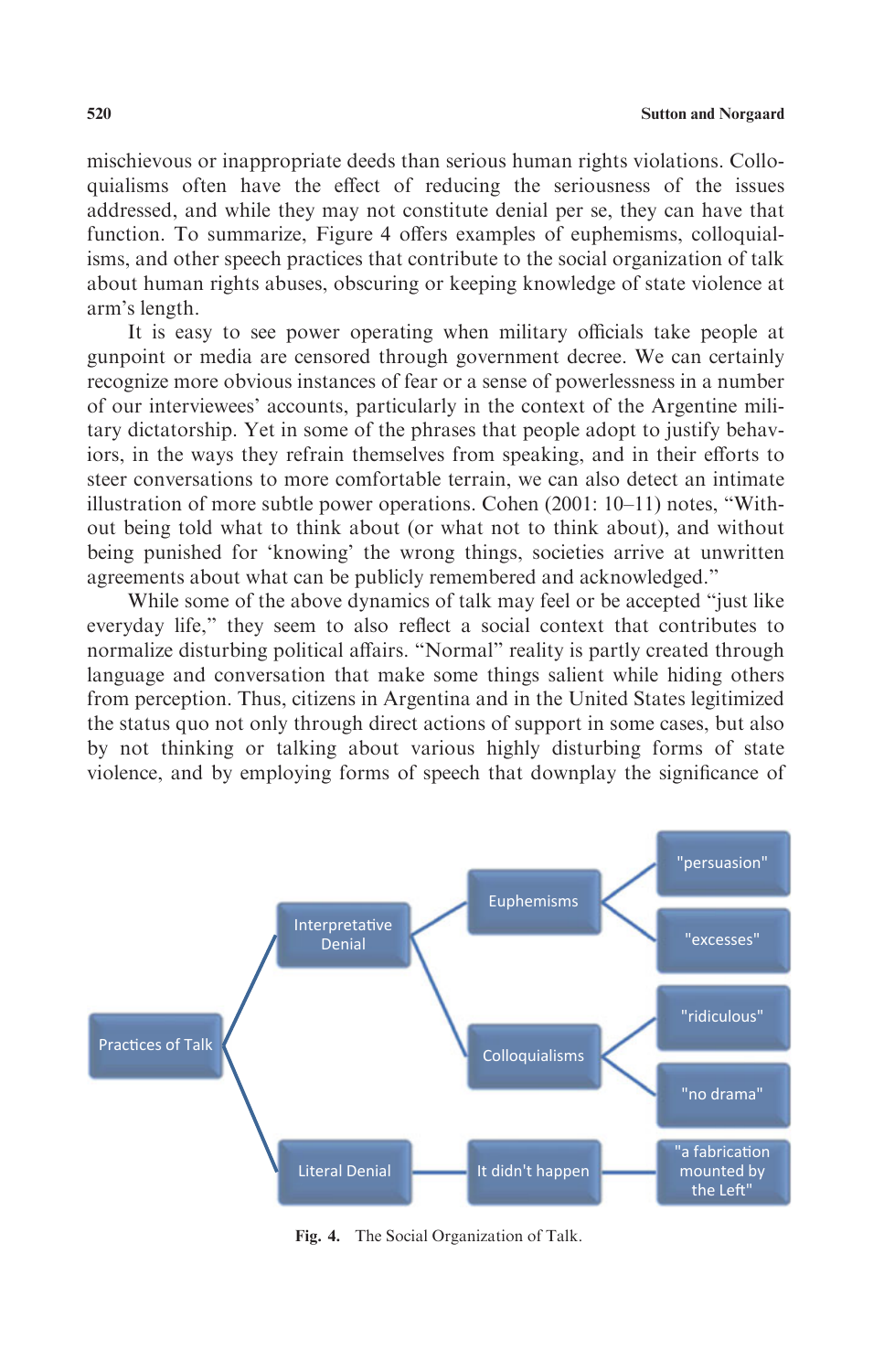such events. Ultimately, the absence of political conversations about illegitimate state violence works to hold this "normal" reality in place. Leigh Payne's (2008) examination of "unsettling accounts" of human rights abuses committed during authoritarian and democratic systems (including the cases examined here), points to the importance of citizen political participation as a way to crack state secrecy and denial. Even if painful, difficult, and contentious, public debate that fully engages with evidence of illegitimate state violence is essential to fostering a human rights culture.

# **CONCLUSION**

A rich tradition of psychological research documents denial as an internal mental process. However, individual cognitive mechanisms are rarely analyzed in social or political context, and seldom are these concepts combined with social or political theory. Our project builds a bridge between psychological and sociological work. We explore, for example, how cognitive dissonance or threats to individual feelings of security are sometimes resolved through denial practices that are mediated by highly charged political situations.

In addition, this project interrogates common assumptions about how information on human rights abuses circulates in society. It is often assumed that if information were truly available to the public (through the mass media, word of mouth, or other channels), it would lead to greater public outcry and action for social change (see, e.g., Zhou 2013). Yet our work indicates that this process is more complicated. Instead, knowledge is affected not only by the quality and nature of the circulating information, but by how the public negotiates this information and the power relations embedded in such dynamics. Although outright censorship and/or more subtle suppression of information was occurring in each case, our interviews indicate that there was "enough" information available to potentially provoke widespread condemnation. And still, even many well-meaning individuals looked the other way.

Thus this study is also about the cultural reproduction of power involving state-civil society relations. Gramsci's notion of hegemony suggests that ordinary people's "consent" is central to the maintenance of the status quo, and this cooperation is secured through cultural ideas and practices. How people make sense of political events, including human rights violations, is shaped by ideology and social interactions, both in the private and public realms. We outline how the ideologies of patriotism and national security on the one hand, and the social organization of silence and talk on the other each function as legitimating cultural practices in two different national and political contexts.

In this way, the study highlights areas of overlap regarding ordinary people's responses to human rights violations under political systems often seen as diametrically opposed. Even though we heard resistive narratives in both cases, we also found that individuals in each place were affected by and contributed to cultures of denial that incorporated aspects of official accounts in various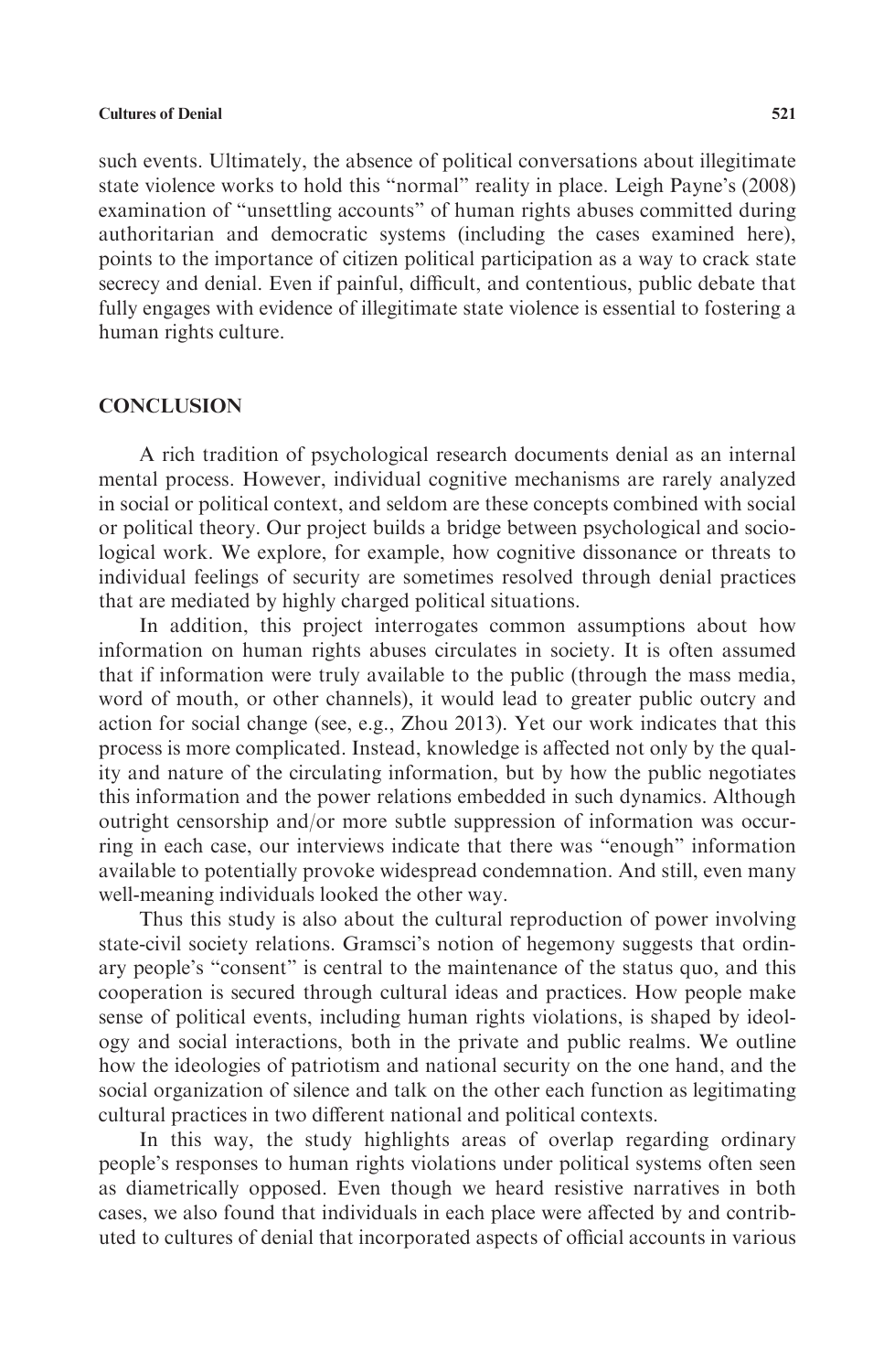degrees. While official discourse and goals can be more directly enforced in a dictatorship than in a democracy—e.g., through the use of arbitrary and brutal force—fear of retaliation is only part of the story. We show how official denial is culturally reproduced, for example, through nationalistic attachment, ideological alignment with those in power, endorsement of national security definitions, trust in the military as protectors, "us" versus "them" mentality, as well as implicit norms about what is appropriate to say or not say in everyday conversations and in the broader public sphere.

While it is generally not socially acceptable to support torture and related abuses, many people tacitly condone their practice. Understanding the socially organized mechanisms by which ordinary people turn a blind eye to human rights violations is essential to stopping such abuses, bringing perpetrators to justice, and preventing future occurrences.

### **REFERENCES**

- American Civil Liberties Union (ACLU). 2011. "ACLU in Supreme Court Today Arguing Former A.G. Ashcroft Should Be Held Accountable for Wrongful Arrest and Detention of U.S. Citizen." Retrieved November 17, 2012 (http://www.aclu.org/national-security/aclu-supreme-court-todayarguing-former-ag-ashcroft-should-be-held-accountable-wro).
- Anderson, Benedict. 1991. Imagined Communities: Reflections on the Origin and Spread of Nationalism. London: Verso.
- Aronson, Elliot. 1968. "Dissonance Theory: Progress and Problems." In R. P. Abelson, E. Aronson, W. J. McGuire, T. M. Newcomb, M. J. Rosenberg, and P. H. Tannenbaum (eds.), Theories of Cognitive Consistency: A Sourcebook: pp. 5–27. Chicago: Rand McNally.
- Athey, Stephanie. 2008. "Torture, Archetypes and the Speculative Press." Retrieved November 17, 2012 (http://www.boell.org/downloads/Athey\_On\_Torture.pdf).
- Bar-On, Dan. 2001. "The Bystander in Relation to the Victim and the Perpetrator: Today and During the Holocaust." Social Justice Research 14: 2: 125–148.
- Bravo, Nazareno. 2003. "El discurso de la dictadura militar Argentina (1976–1983). Definicion del opositor político y confinamiento-'valorización' del papel de la mujer en el espacio privado."  $\hat{U}$ topía y Praxis Latinoamericana 8: 22: 107–123.
- Brysk, Alison. 1994. "The Politics of Measurement: The Contested Count of the Disappeared in Argentina." Human Rights Quarterly 16: 4: 676–692.
- Caddell, Martha and Helen Yanacopulos. 2006. "Knowing but Not Knowing: Conflict, Development and Denial." Conflict, Security & Development 6: 4: 557–579.
- Calhoun, Craig. 1997. Nationalism. Minneapolis, MN: University of Minnesota Press.
- Calveiro, Pilar. 2012. *Violencias de estado: la guerra antiterrorista y la guerra contra el crimen como* medios de control global. Buenos Aires: Siglo Veintiuno.
- Caruth, Cathy (ed.). 1995. Trauma: Explorations in Memory. Baltimore: Johns Hopkins University Press.
- Center for Constitutional Rights (CCR). N.d. Arar v. Ashcroft et al. Retrieved November 17, 2012 (http://ccrjustice.org/arar).
- Cerulo, Karen A. 2002. "Establishing a Sociology of Culture and Cognition." In Karen A. Cerulo (ed.), Culture in Mind: Toward a Sociology of Culture and Cognition: pp. 1–12. New York: Routledge.
- Clarkson, Petrūska. 1996. The Bystander: An End to Innocence in Human Relationships? London: Whurr.
- CNN U.S. 2001. "Bush Says It Is Time for Action." Cable News Network, November 6. Retrieved November 17, 2012 (http://articles.cnn.com/2001-11-06/us/ret.bush.coalition 1 fight-terror-international-coalition-afghanistan?\_s=PM:US).
- Cohen, Stanley. 1996. "Government Responses to Human Rights Reports: Claims, Denials, and Counterclaims." Human Rights Quarterly 18: 3: 517–543.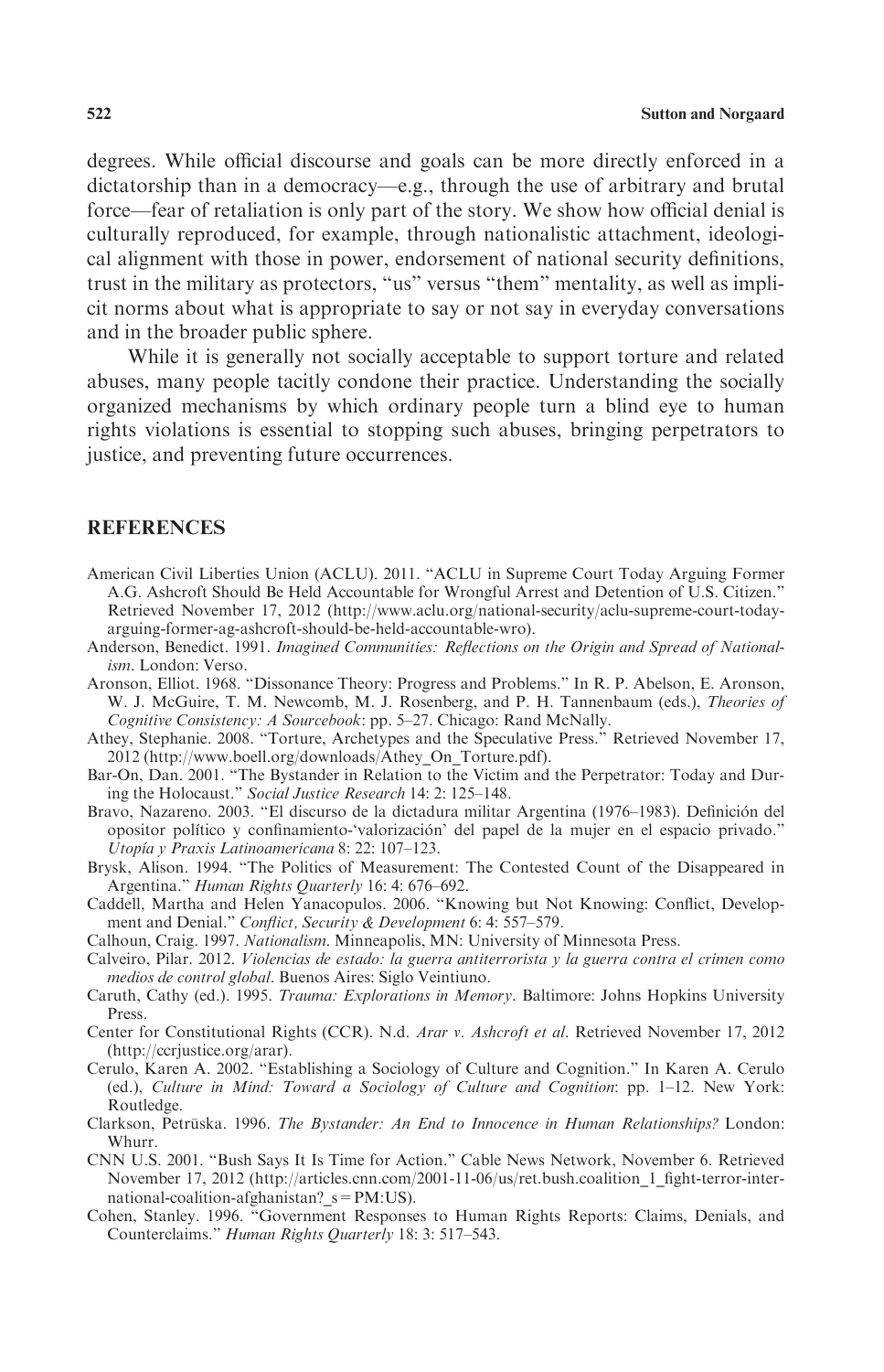- Cohen, Stanley. 2001. States of Denial: Knowing About Atrocities and Suffering. Cambridge, UK: Polity.
- Comisión Nacional Sobre la Desaparición de Personas (CONADEP). 1984. Nunca más: Informe de la Comisión Nacional sobre la Desaparición de Personas. Buenos Aires: EUDEBA.
- Cooper, Joel and Russell H. Fazio. 1984. "A New Look at Dissonance Theory." In L. Berkowitz (ed.), Advances in Experimental Social Psychology, vol. 17: pp. 229–266. Orlando, FL: Academic Press.
- Crelinsten, Ronald D. 2003. "The World of Torture: A Constructed Reality." Theoretical Criminology 7: 3: 293–318.
- Danner, Mark. 2004. Torture and Truth: America, Abu Ghraib, and the War on Terror. New York: New York Review Books.
- Del Rosso, Jared. 2011. "The Textual Mediation of Denial: Congress, Abu Ghraib, and the Construction of an Isolated Incident." Social Problems 58: 2: 165–188.
- Duhalde, Eduardo L. 1999. El estado terrorista Argentino: Quince años después, una mirada crítica. Buenos Aires: EUDEBA.
- Eliasoph, Nina. 1998. Avoiding Politics: How Americans Produce Apathy in Everyday Life. New York: Cambridge University Press.
- Fairness & Accuracy in Reporting (FAIR). March 18, 2003. "In Iraq Crisis, Networks Are Megaphones for Official Views." Retrieved June 4, 2013 (http://fair.org/article/in-iraq-crisis-networks-are-megaphones-for-official-views/).
- Feitlowitz, Marguerite. 1998. A Lexicon of Terror: Argentina and the Legacies of Torture. New York: Oxford University Press.
- Felman, Shoshana and Dori Laub. 1992. Testimony: Crises of Witnessing in Literature, Psychoanalysis, and History. New York: Routledge.
- Festinger, Leon, Henry W. Riecken, and Stanley Schachter. 1956. When Prophecy Fails. Minneapolis: University of Minnesota Press.
- Frey, Dieter. 1986. "Recent Research on Selective Exposure to Information." Advances in Experimental Psychology, vol. 19: pp. 41–80. Orlando, FL: Academic Press.
- Garfinkel, Harold. 1967. Studies in Ethnomethodology. Englewood Cliffs, NJ: Prentice-Hall.
- Gill, Lesley. 2004. The School of the Americas: Military Training and Political Violence in the Americas. Durham, NC: Duke University Press.
- Goffman, Erving. 2005. Interaction Ritual: Essays in Face-to-Face Behavior. New Brunswick, NJ: Aldine Transaction.
- Gramsci, Antonio. 1971. Selections From the Prison Notebooks. New York: International Publishers.
- Gronke, Paul, Darius Rejali, Dustin Drenguis, James Hicks, Peter Miller, and Bryan Nakayama. 2010. "U.S. Public Opinion on Torture, 2001–2009." PS: Political Science & Politics 43: 3: 437– 444.
- Ignatieff, Michael (ed.). 2005. Introduction: American Exceptionalism and Human Rights. Princeton, NJ: Princeton University Press.
- International Committee of the Red Cross (ICRC). 2010. The Geneva Conventions of 1949 and Their Additional Protocols. Retrieved November 17, 2012 (http://www.icrc.org/eng/war-and-law/treaties-customary-law/geneva-conventions/overview-geneva-conventions.htm).
- Jackson, Richard. 2007. "Language, Policy and the Construction of a Torture Culture in the War on Terrorism." Review of International Studies 33: 3: 353–371.
- Jelin, Elizabeth. 2003. State Repression and the Labors of Memory. Minneapolis: University of Minnesota Press.
- Kull, Steven, Clay Ramsay, Stephen Weber, Evan Lewis, Melinda Brouwer, Melanie Ciolek, and Abe Medoff. 2008. World Public Opinion on Torture. Retrieved November 17, 2012 (http://www. worldpublicopinion.org/pipa/pdf/jun08/WPO\_Torture\_Jun08\_packet.pdf).
- Kull, Steven, Clay Ramsay, Stephen Weber, Evan Lewis, Melanie Ciolek, Melinda Brouwer, and Abe Medoff. N.d. World Public Opinion and the Universal Declaration of Human Rights. Retrieved November 17, 2012 (http://www.worldpublicopinion.org/pipa/pdf/dec08/WPO\_UDHR\_Dec08\_ rpt.pdf).
- Kunda, Ziva. 1990. "The Case for Motivated Reasoning." Psychological Bulletin 108: 3: 480–498.
- Latane, Bibb and John M. Darley. 1970. The Unresponsive Bystander: Why Doesn't He Help? New York: Appleton-Century Crofts.
- Lifton, Robert J. and Greg Mitchell. 1995. Hiroshima in America: Fifty Years of Denial. New York: Putnam.